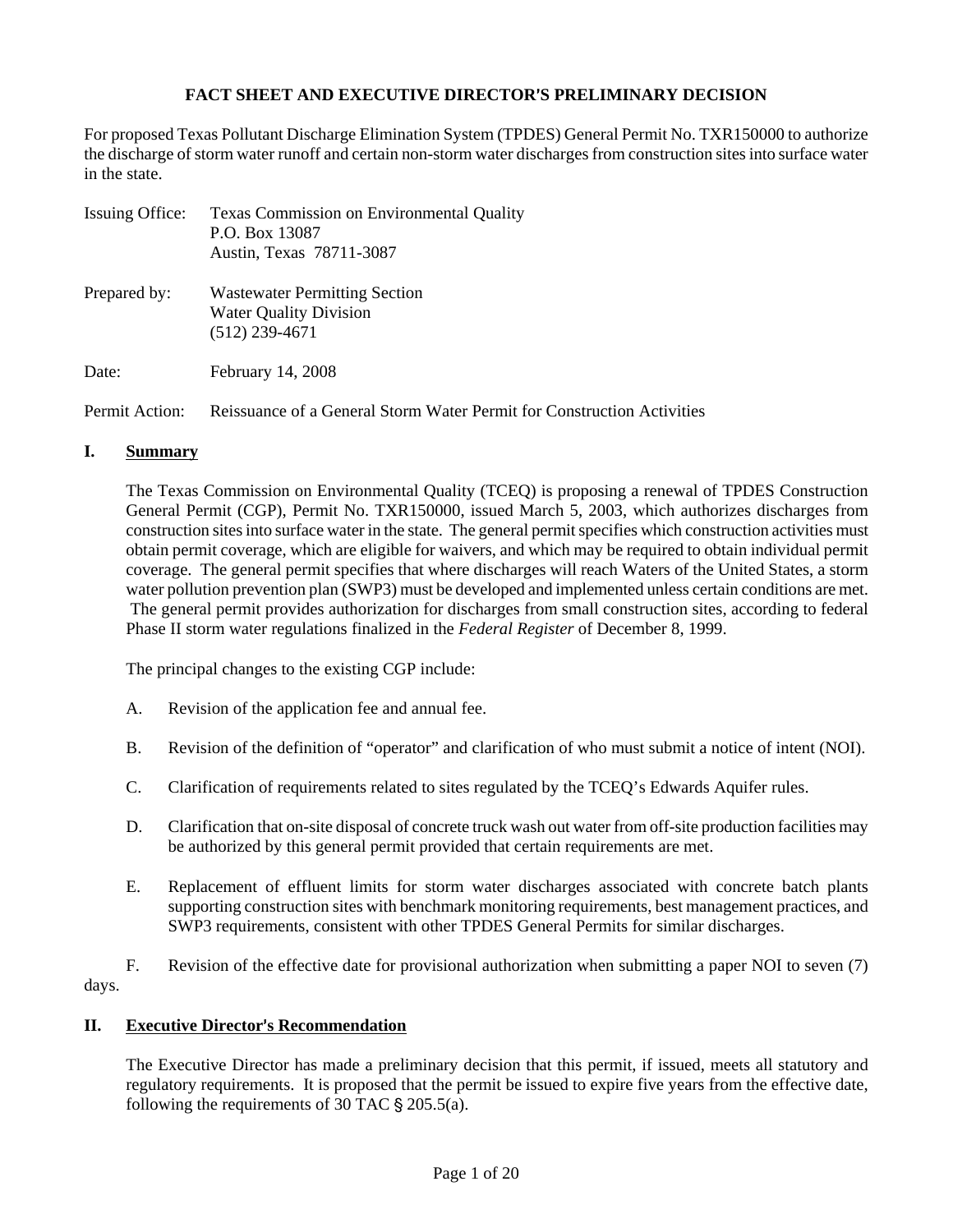### **III. Permit Applicability and Coverage**

- A. This general permit would authorize the discharge of storm water runoff associated with small and large construction sites to surface water in the state. This general permit would specify which sites may be authorized under this general permit, which are eligible for waivers, and which must be authorized by individual permit.
- B. This general permit would authorize the discharge of storm water associated with other industrial activities at construction sites as follows: Discharges of storm water runoff from supporting activities, including concrete batch plants, asphalt batch plants, equipment staging areas, material storage yards, material borrow areas, and excavated material disposal areas that are located at, adjacent to, or in close proximity to the permitted construction site and directly support the construction activity; and do not operate beyond the completion date of the construction activity.
- C. The general permit would not authorize the discharge of process wastewater. In addition, the general permit would not authorize other non-storm water discharges, except for the following:
	- 1. discharges from fire fighting activities (fire fighting activities do not include washing of trucks, run-off water from training activities, test water from fire suppression systems, and similar activities);
	- 2. uncontaminated fire hydrant flushings (excluding discharges of hyperchlorinated water, unless the water is first dechlorinated and discharges are not expected to adversely affect aquatic life), which include flushings from systems that utilize potable water, surface water, or groundwater that does not contain additional pollutants (uncontaminated fire hydrant flushings do not include systems utilizing reclaimed wastewater as a source water);
	- 3. water from the routine washing of vehicles, the external portion of buildings or structures, and pavement where detergents and soaps are not used and where spills or leaks of toxic or hazardous materials have not occurred (unless spilled materials have been removed; and if local, state, or federal regulations are applicable, the materials are removed according to those regulations), where pressure washing is not conducted, and where the purpose is to remove mud, dirt, or dust;
	- 4. water used to control dust;
	- 5. potable water sources, including waterline flushings (excluding discharges of hyperchlorinated water, unless the water is first dechlorinated and discharges are not expected to adversely affect aquatic life);
	- 6. uncontaminated air conditioning condensate;
	- 7. uncontaminated ground water or spring water, including foundation or footing drains where flows are not contaminated with industrial materials such as solvents; and
	- 8. lawn watering and similar irrigation drainage.

The purpose of providing this list in the general permit is to clarify that certain non-storm water discharges that may occur during normal activities at a construction site do not require additional permit coverage. Inclusion of this list in the draft general permit is not meant to prohibit the above discharges in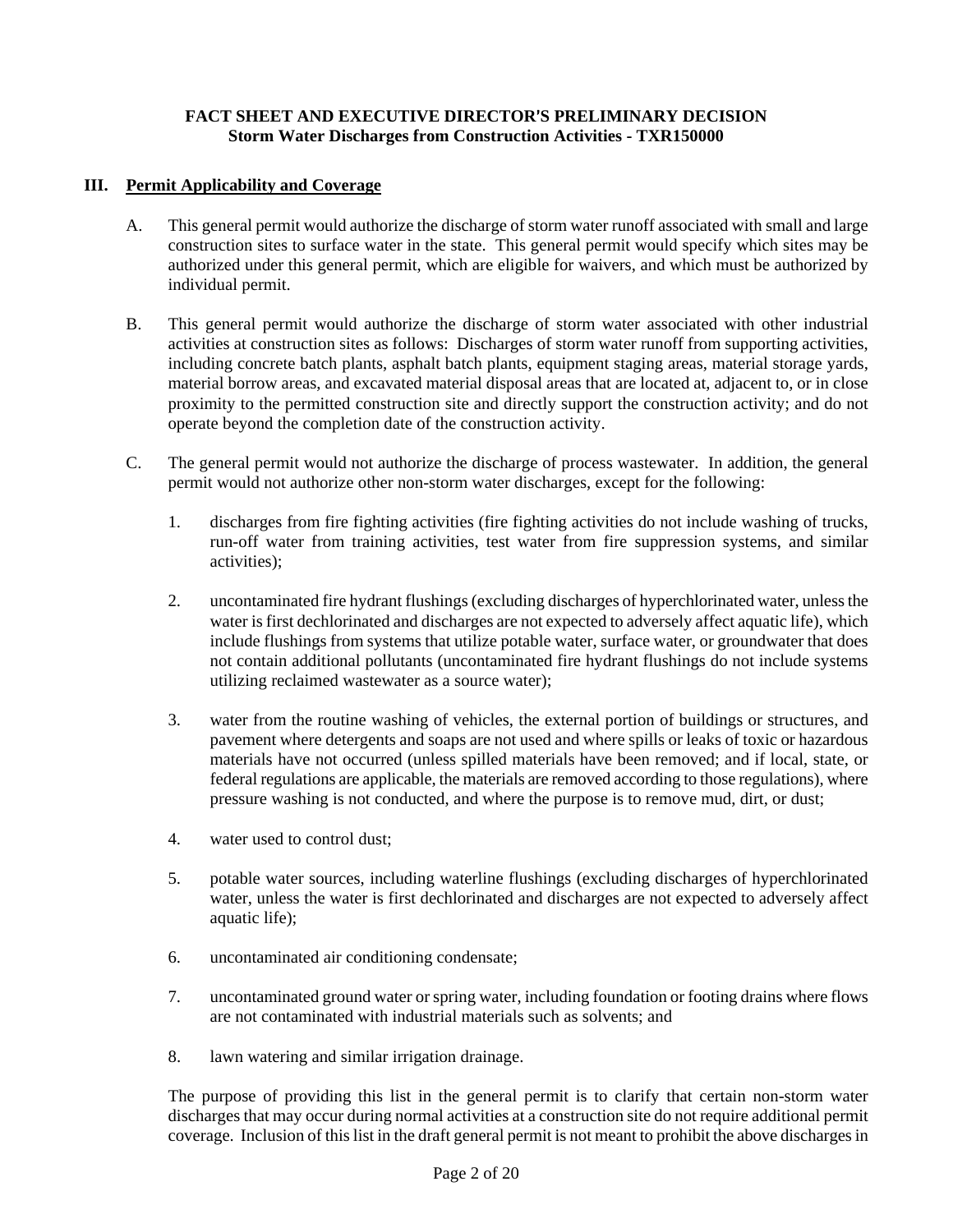an activity, such as a non-regulated construction activity, which would otherwise be allowed without a TPDES permit.

- D. The on-site disposal of water resulting from the wash out of concrete trucks associated with off-site production facilities may be conducted at regulated construction sites, provided that certain requirements of the general permit are met. Operators may also find recommendations for addressing concrete wash out from the U.S. EPA at the following web site: http://cfpub.epa.gov/npdes/stormwater/swppp.cfm. This web page also includes general guidance on developing a construction site SWP3.
- E. The following discharges are not eligible for coverage under the proposed general permit, and must be authorized under an individual permit or an alternative general permit, if one is available:
	- 1. Discharges that would cause or contribute to a violation of water quality standards or that would fail to protect and maintain existing designated uses of receiving waters;
	- 2. New sources or new discharges of the constituents of concern to impaired waters, unless otherwise allowable under commission rules, applicable state law, and any total maximum daily load (TMDL) that exist for the applicable receiving water;
	- 3. Discharges otherwise prohibited under existing state rules.
- F. The following storm water discharges are not eligible for coverage under the proposed permit and may require individual or alternative general permit coverage:

Discharges that occur after construction activities have been completed and after the construction site and any supporting activity site have undergone final stabilization.

- G. Construction activities that would disturb less than one acre, including any greater common plan of development for the site, are not required to obtain permit coverage under the general permit nor an individual permit unless required by the Executive Director.
- H. The following storm water discharges are not under the authority of the commission, are not eligible for coverage under the general permit, and may require authorization from the U.S. EPA under a separate NPDES permit:
	- 1. Storm water runoff from construction activities occurring on Indian Country lands. (Information on the location and contact information for Indian Country Lands in Texas may be accessed at the following EPA web site: http://www.epa.gov/region6/6dra/oejta/tribalaffairs/index.html. Additionally, information on the contact information for federally recognized tribes may be found at http://www.indians.org/Resource/FedTribes99/fedtribes99.html.)
	- 2. Storm water runoff from construction activities associated with the exploration, development, or production of oil, gas, or geothermal resources, including transportation of crude oil or natural gas by pipeline.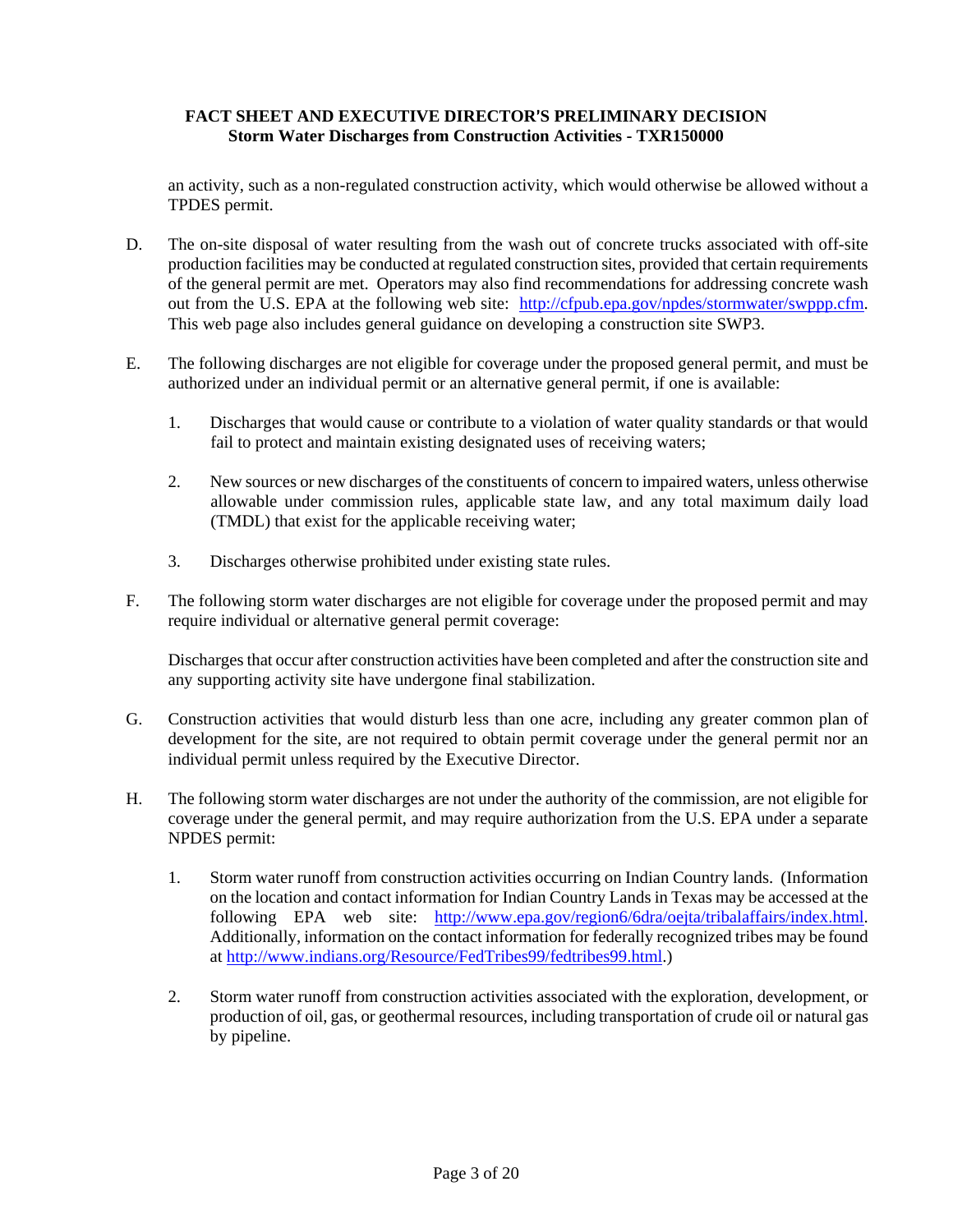### **IV. Permit Conditions**

#### **A. Notice of Intent and Site Notice**

Primary operators of large construction sites must submit a notice of intent (NOI) that indicates the operator will comply with the conditions of the general permit, including development of a storm water pollution prevention plan (SWP3). An NOI is not required for secondary operators.

For primary operators of large construction sites, a copy of the NOI must be posted in plain view at the construction site entrance prior to the commencement of construction activities and maintained until either final stabilization occurs or control of the site is turned over to a separate operator. A copy of the NOI must also be supplied to the operator of any municipal separate storm sewer system (MS4) to which the operator discharges, so that the MS4 operator can conduct its own inspection and enforcement activities according to its NPDES or TPDES permit or local ordinances. Operators must post a site notice that is included as an attachment to the general permit.

The general permit includes notification to secondary operators of large construction activities that they are regulated under the general permit and are not required to submit an NOI. This statement is consistent with federal rules at 40 CFR § 122.28(b)(2)(vi) and as adopted by reference in 30 TAC Chapter 281, which states that the director may notify a discharger that it is covered by a general permit, even if the discharger has not submitted an NOI for coverage.

An NOI is not required for the authorization of certain discharges, as allowed by 40 CFR §122.28(b)(2)(v) and as adopted by reference in 30 TAC Chapter 281, where the Executive Director determines that an NOI is inappropriate. The proposed draft general permit incorporates this alternative as an option and automatically authorizes certain small construction activities if specific conditions are met. In making the determination that an NOI is inappropriate for small construction activities, the executive director considered the short-term nature of small construction activities, the number of construction sites that will be authorized, and the administrative burden on both the commission and the regulated community. The executive director also considered the nature and type of proposed discharges authorized under the general permit, the expected potential for toxic and conventional pollutants, and the expected volumes. The requirements and conditions of the general permit are appropriate to control the discharges from small construction sites authorized under the general permit and to protect water quality. The administrative burden on the permittee to submit an NOI and on the commission to respond to the NOI would be excessive and not directly necessary to control these discharges.

Operators of small construction sites are not required to submit an NOI, but must develop a SWP3 (with the exception of those sites described in Part IV.C., below) and to post a site notice containing information regarding the operator's authorization under the general permit. Operators of small construction sites may alternatively apply for a waiver from permit requirements if activities are shown to occur in certain regions and during certain seasons where the potential for erosion are below an established threshold or erosivity factor. Operators applying for these waivers are also required to provide a copy of the waiver form to the operator of any MS4 that will receive the discharges from the construction site.

#### **B. Storm Water Pollution Prevention Plan (SWP3)**

1. All large construction site activities as well as all small construction site activities not specifically described in Part IV.C. below, with discharges that reach Waters of the United States, must develop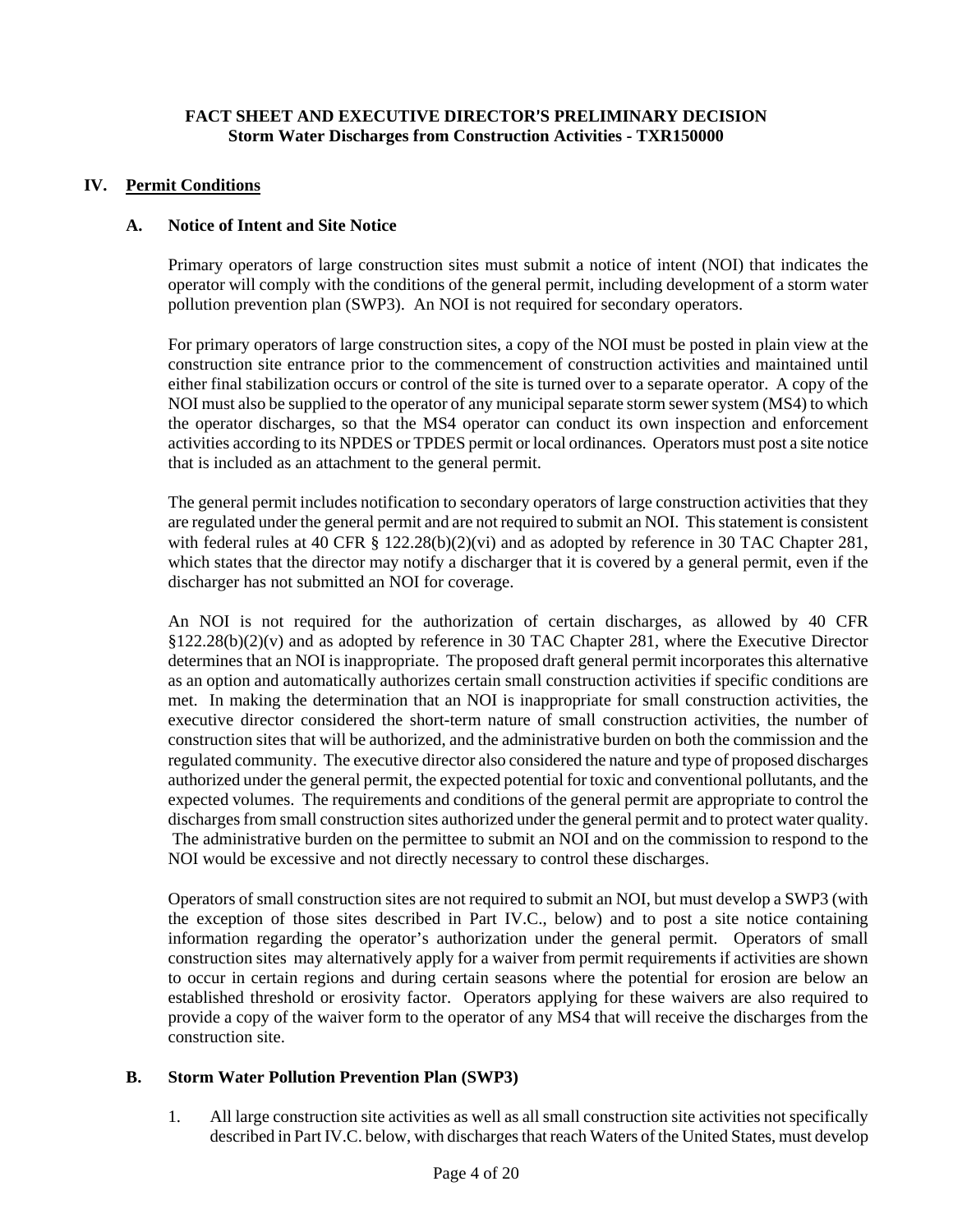a storm water pollution prevention plan (SWP3) according to the provisions of the proposed general permit prior to requesting authorization. Operators must implement that plan prior to commencing construction activities.

Waters of the United States are defined in the general permit. Waters of the United States do not include waste treatment systems, including treatment ponds or lagoons designed to meet the requirements of the Clean Water Act (other than cooling ponds, as defined in 40 CFR §423.11(m), that also meet the criteria of this definition). This exclusion applies only to manmade bodies of water that neither were originally created in Waters of the United States (such as disposal area in wetlands) nor resulted from the impoundment of Waters of the United States. Waters of the United States do not include previously converted cropland.

- 2. The required contents of the SWP3 are based on federal Phase II rules (December 8, 1999 *Federal Register*) related to storm water permitting, as well as the current TPDES general permit for large construction sites. The purpose of the SWP3 is to identify and address potential sources of pollution that are reasonably expected to affect the quality of storm water discharges from the construction site, including off-site material storage areas, overburden and stockpiles of dirt, and borrow areas. Separate SWP3s may be developed for each construction site operator where multiple operators exist. However, the proposed permit would also allow a shared SWP3 to promote a more efficient and coordinated effort between multiple operators at a single site. Under this alternative, each individual operator would be required to submit an NOI for coverage, and each would be individually responsible for compliance with the terms of the permit in the areas of the site where the person is the responsible operator.
- 3. The specific requirements of the SWP3 include the following minimum provisions:
	- a. A detailed project description, including a site map that indicates the site location, the construction site details, and information on receiving waters.
	- b. A description of the structural and the non-structural controls (best management practices, or BMPs) that will be used to minimize pollution in runoff during construction, as well as stabilization practices during and at the completion of the activity.
	- c. Demonstration of compliance with other state and local plans, such as the Edwards Aquifer Protection Program.
	- d. A description of how BMPs will be maintained and how controls may be revised upon a finding that the control measures are either not working properly or adequately.
	- e. A description of how inspections of BMPs will be conducted. Inspections are required at a minimum frequency of at least once every 14 calendar days and within 24 hours of the end of a storm event of 0.5 inches or greater during active construction activities. Where sites have been temporarily stabilized, inspections must be conducted at least once every month. Special provisions allowing for representative inspections are provided for long, linear projects where access along the site is limited and travel along the site may damage stabilized areas or cause potential for erosion.
	- f. Identification and description of the implementation of appropriate pollution prevention measures for all eligible non-storm water components of the discharge.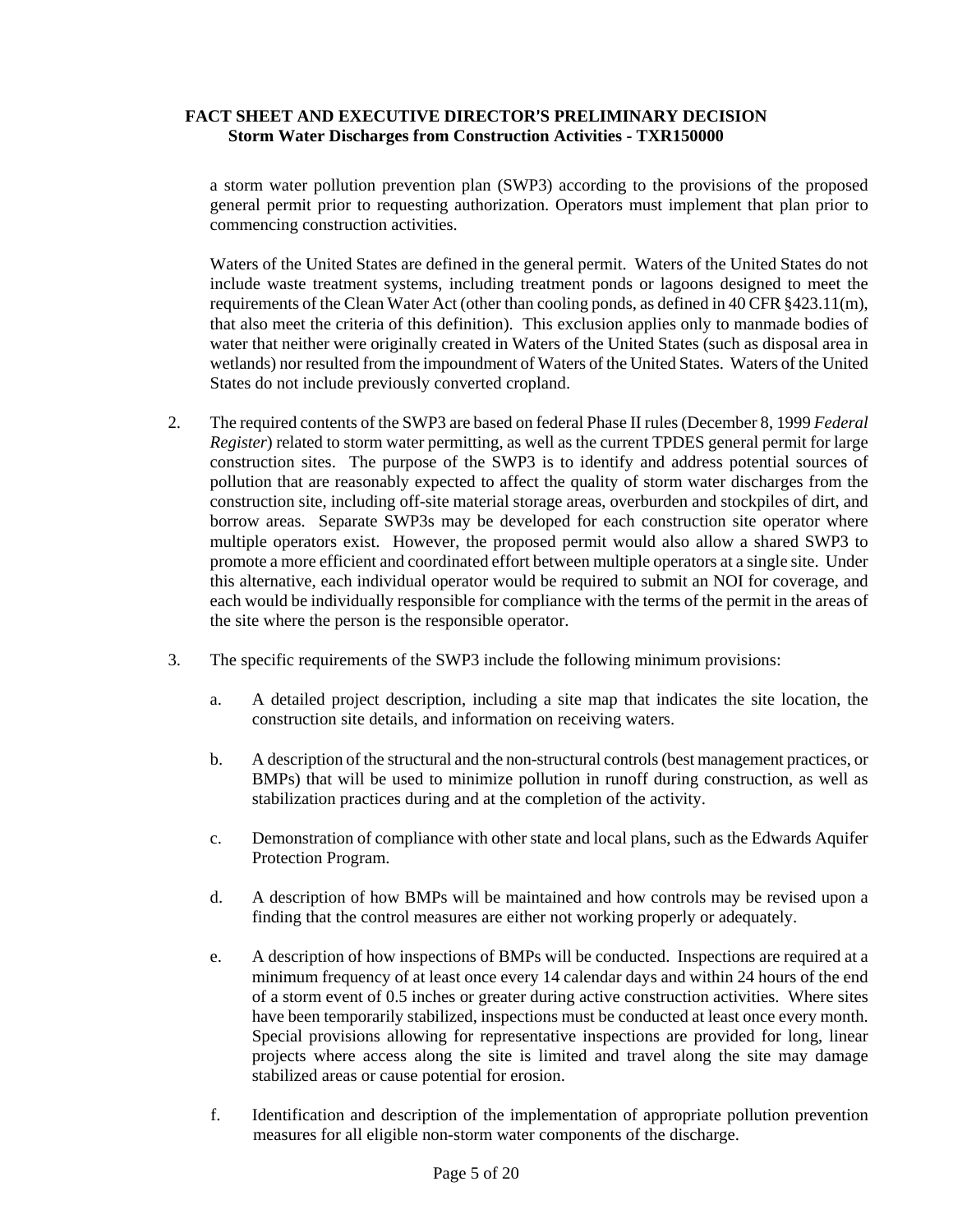### **C. Terminating Coverage**

 The general permit includes information on when and how an operator may terminate coverage under the general permit. Primary operators of large construction sites must submit a notice of termination (NOT) form. Operators of small construction sites and secondary operators of large construction sites must remove the applicable site notice. The specific requirements are included in the draft permit.

 An operator may terminate coverage when certain conditions are met. In establishing vegetation to achieve final stabilization, an operator is not required to utilize the same vegetation that was previously utilized at the site, provided that the stabilized area contains at least 70% coverage of the original percentage of coverage of land for the disturbed area, and provided that the operator utilizes vegetation appropriate for the area that provides acceptable coverage.

#### **D. Alternative Permit Requirements for Small Construction Activities Occurring During Conditions of Low Potential Erosion**

Storm water runoff from certain small construction activities may be authorized under the general permit without being required to develop a SWP3 if construction occurs when there is a low potential for erosion. This option is consistent with the existing general permit, and is not available for large construction sites, including smaller construction sites that are part of a larger common development that will disturb five (5) or more acres. This option is available for storm water discharges, and would not include authorization for non-storm water discharges that are otherwise required to be permitted. These mechanisms for alternative authorization are included to encourage construction to occur during times when the potential for erosion is limited. The alternative requirements apply to small construction sites where the rainfall erosivity factor, or R-factor, is less than five (5) for the duration of the activity. The Rfactor is defined as the total annual erosive potential that is due to climatic effects, and is part of the Revised Universal Soil Loss Equation (RUSLE). An R-factor is calculated based on information available from the U.S. Department of Agriculture (USDA) and EPA. Annual R-factors are provided in the U.S. Department of Agriculture's (USDA) Handbook No. 703. The following authorization options require determination of an R-factor for a portion of the year.

1. Automatic Authorization Option: A mechanism for automatic authorization is provided to include a very efficient authorization process for certain activities occurring during periods of low erosion potential. Appendix A of the proposed permit includes a list of time periods within certain counties when the potential for erosion is very low and where small construction activities may be automatically authorized. Not all counties in Texas are included in Appendix A, and those that are included only demonstrate an R-factor less than five (5) for the specific time period(s) shown.

 Small site construction activities that commence on or after the start date for one of the listed time periods and conclude by the end date of the same listed time period are not required to submit an NOI nor to develop a SWP3. Instead, the general permit requires the operator of such a site to complete and post a specific site notice for the duration of the activity and to provide a copy of the site notice to the operator of any MS4 that would receive a discharge from the site.

This automatic authorization permit option is based on construction site conditions that might otherwise qualify for a permit waiver using an R-factor calculation. Instead of requiring the construction site operator to calculate the R-factor for every possible discharge, the executive director calculated time periods within the year where the R-factor is known to be less than five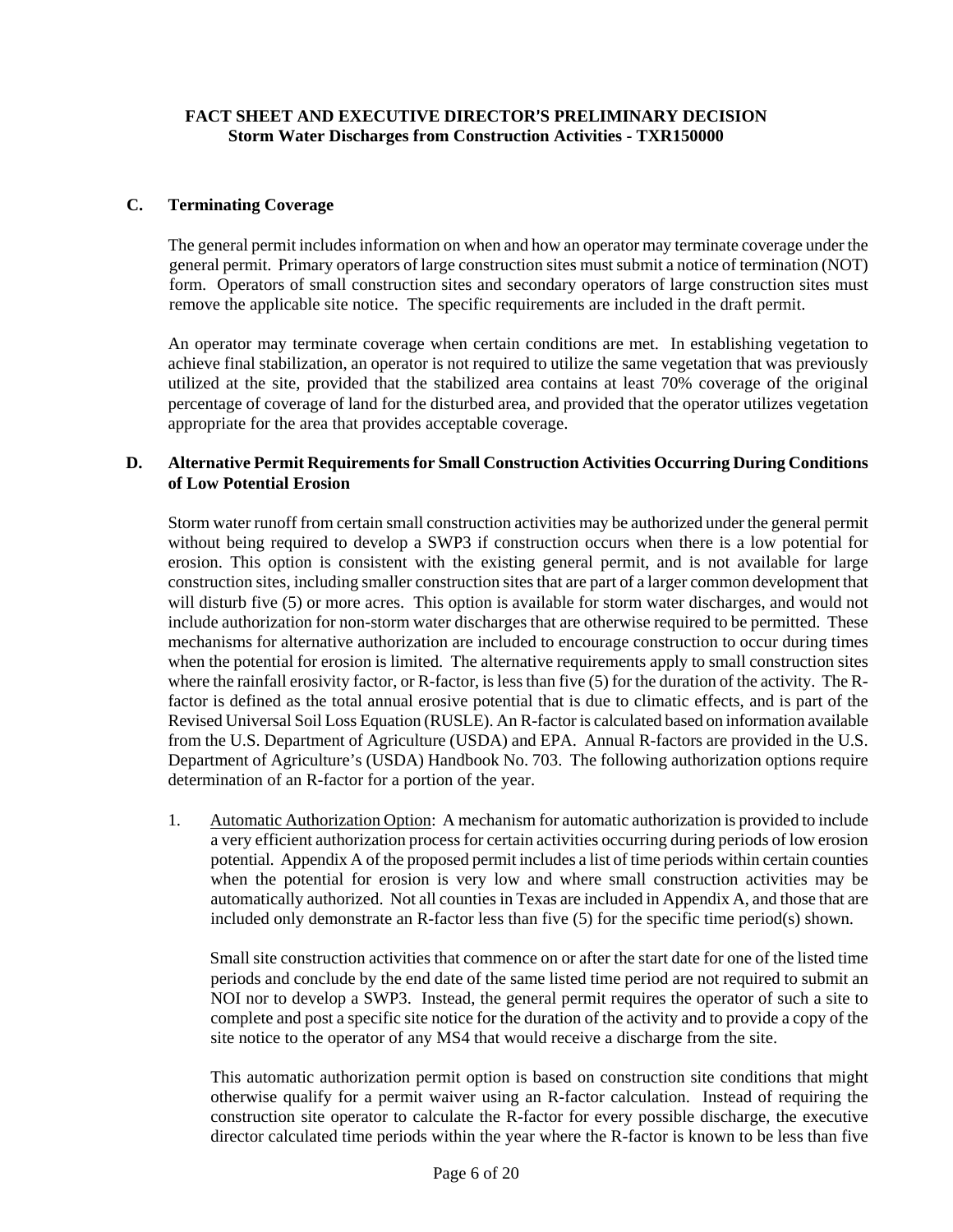(5). An application for a waiver requires the operator to calculate the R-factor, complete a waiver form, and submit the waiver request, which is described in the next section of this fact sheet.

In developing Appendix A, the executive director used the most conservative assumptions for each county in the state. The annual R-factor values included in the USDA handbooks are annual factors, and the lowest annual R-factor in Texas is ten (10), which occurs only in El Paso County. While no county in Texas would automatically qualify for this automatic authorization option for the entire year, R factors for specific time periods within the year can be identified by multiplying the annual R-factor by the percentage of the total annual isoerodent factor that occurs during the period in question. In Texas, there are ten isoerodent zones that cross state lines, and those are listed in the table below. The map of zones can is located in Chapter 2 of USDA Handbook 703: "Predicting Soil Erosion by Water," http://www.epa.gov/npdes/pubs/ruslech2.pdf, referenced in EPA Fact Sheet 3.1: "Storm Water Phase II Final Rule – Construction Rainfall Erosivity Waiver" (http://www.epa.gov/npdes/pubs/fact3-1.pdf ), and is included as Appendix B of the draft permit

To identify partial year R-factors less than five (5), the executive director first identified the potential start dates and end dates of construction projects, and then added the correlating total percentages for the time period. In the Erosivity Index Table developed by in the USDA Handbook 703, the first period is always listed as zero (0), and with each period, a portion of the annual percentage is added until the final number for the last period equals or approaches 100 for each isoerodent zone. For the purposes of establishing Appendix A, the TCEQ did not add each period so that the values were larger for each time period; but rather included only the portion of the annual percentage that was attributable to the period in question. The end result was that each EI zone resulted in a value near 100 when all of the periods were added. Where the results were less than 100, the TCEQ included the difference for the first period beginning January 1. This resulted in an increase for several of the erosivity index (EI) zones in the first period from zero (0), which results in a more conservative calculation.

Each county is located within one or more EI zones and contains within it a range of annual isoerodent values. For the automatic R factor permitting option, the executive director determined isoerodent zones by identifying the highest isoerodent line that crosses through the county and assigning a value of the next highest isoerodent line, since some value greater than the highest line crossing through the county would be present within the county. Generally, the value of the line located outside of and east of the county was assigned as the value for the county, as the isoerodent values generally increase to the east. The EI zones may be found in the EPA Fact Sheet 3.1 (Figure 2) or in USDA Handbook 703 (Figure 2-1), and are also provided in Appendix B of the draft permit

The Isoerodent Map is provided at Appendix C of the draft permit, and is also included in the USDa Handbook 703 and referenced in the EPA Fact Sheet 3.1.

The R factor for each time period was determined by calculating the percentage of the isoerodent value that is necessary to achieve an R factor of less than five (5). For a small construction activity to be authorized under this provision, construction must commence no earlier than the start date for a specific date range and county listed in Appendix A of the general permit, and final stabilization must occur no later than the end date of that same date range. If a construction project begins during one date range and ends past that same date range (even if it is within another date range for the same county), then the resulting R factor will be over 5, and the automatic authorization is not available. If construction activities last longer than expected so that final stabilization will occur outside of an approved date range, then the operator must either apply for and obtain a waiver, if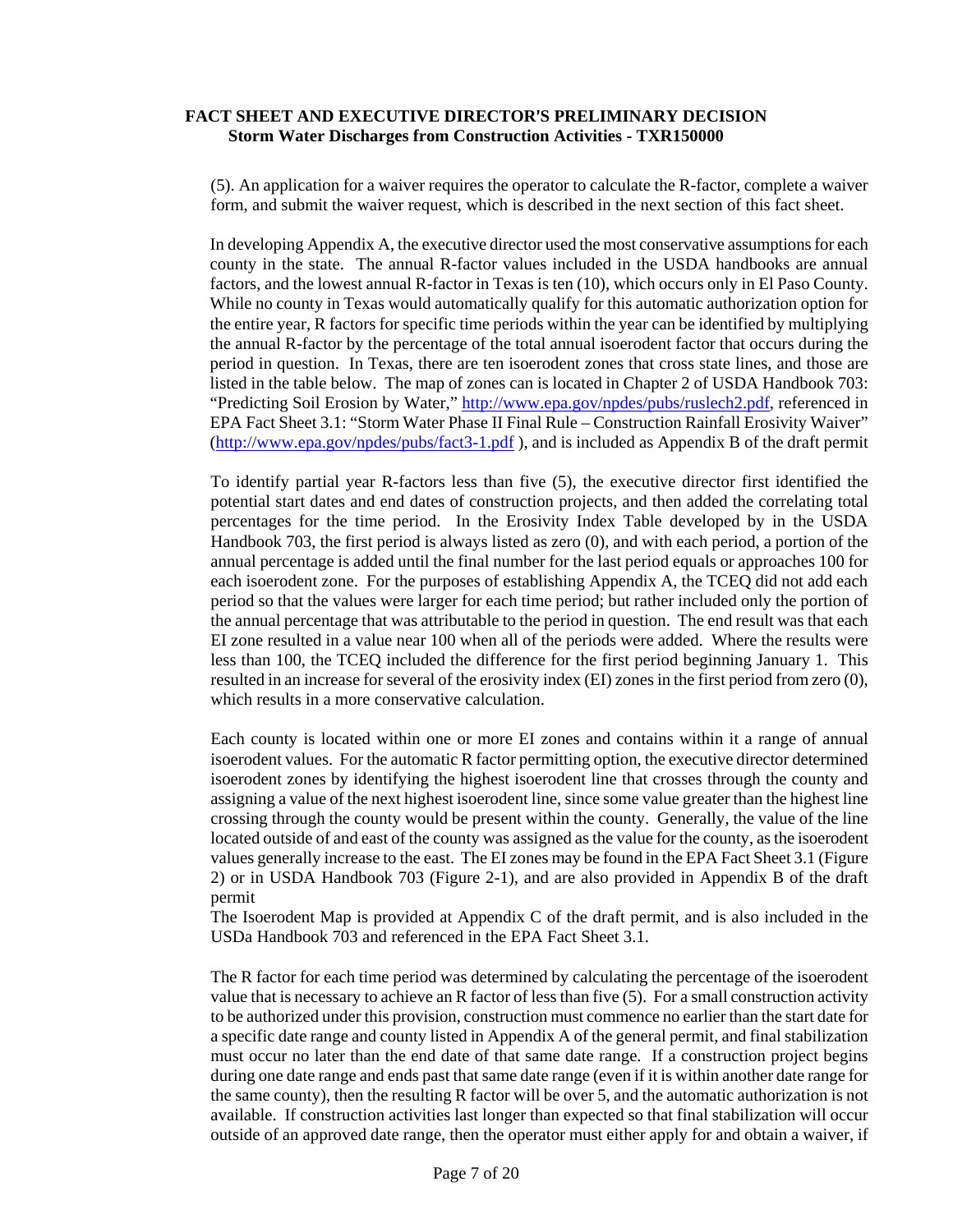appropriate, obtain authorization under Section II.E.2. of the general permit, related to all other small construction activities, be developing and implementing a SWP3 and posting the required site notice.

Two example calculations are shown below:

Example No. 1: In El Paso County, the highest annual isoerodent value is ten (10), and El Paso County is located in EI Zone No. 92.

In order to determine the portion of the isoerodent value (referred to below as " $x$ ") that would result in an R factor less than 5, the executive director divided the maximum allowable Rfactor, five (5), by the annual isoerodent value. Then the result was multiplied by 100 to correct for percentage.

$$
\begin{array}{l} x < (5 \; / \; 10) \; * \; 100 \\ x < 50 \end{array}
$$

To achieve an R factor less than five (5) in El Paso County, the additive isoerodent values from Zone 92 (see table below) must be less than 50 when all periods of construction from beginning to end are added together. This is possible for several ranges of dates in the county, and those date ranges are listed in Appendix A.

Example No. 2: In Dallas County, the highest annual isoerodent value for the county is 350, and Dallas County is located in zone 97.

$$
\begin{array}{l} x < (5 \; / \; 350) \; * \; 100 \\ x < 1.43 \end{array}
$$

To achieve an R factor less than five (5) in Dallas County, the additive isoerodent values from Zone 97 (see table above) must be less than 1.43 when all periods of construction from beginning to end are added together. There are no ranges of dates in the county that meet these criteria, and therefore construction sites in Dallas County would not qualify for this automatic authorization.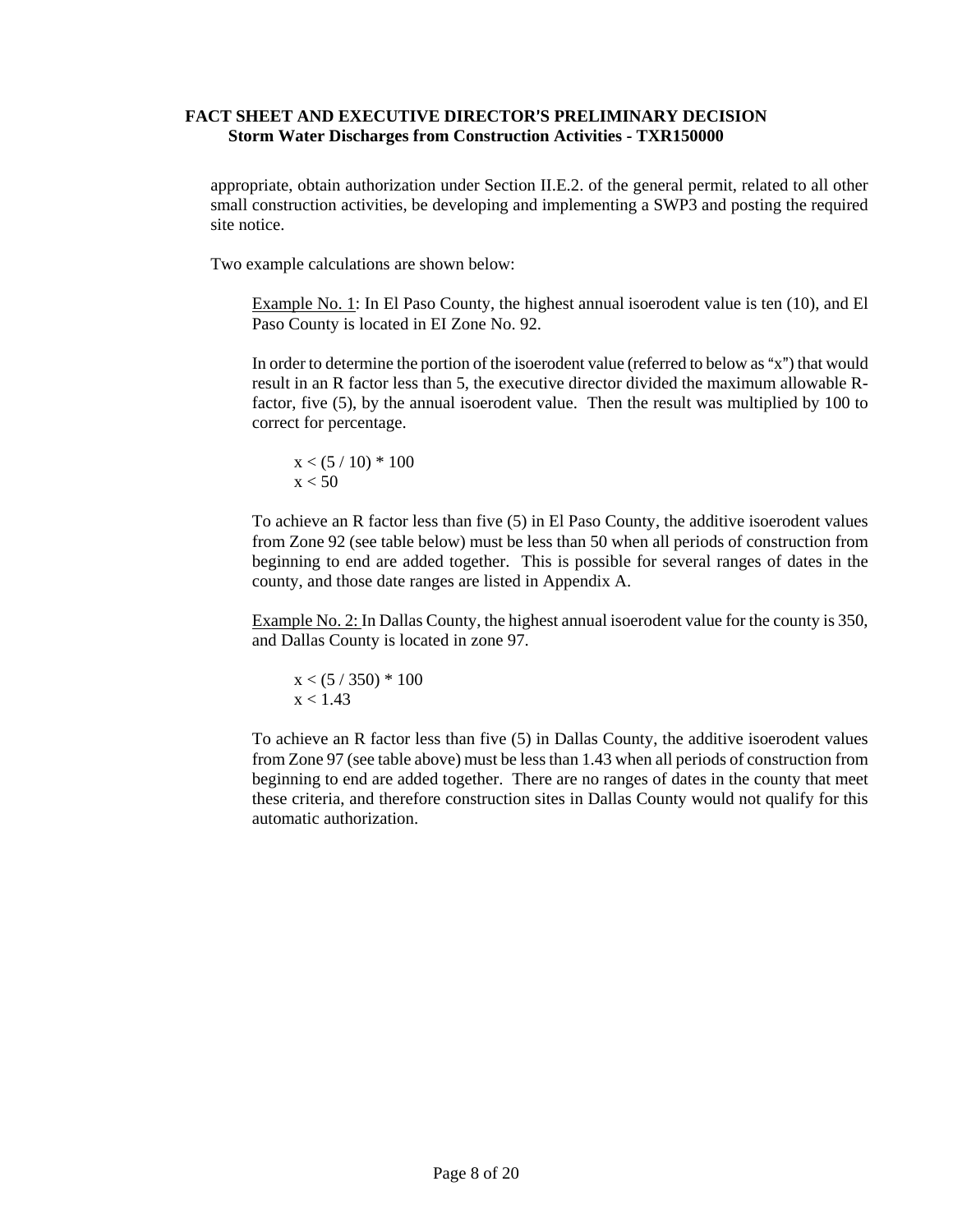| $EI \#$ : | 01/01 | 01/15 02/01 02/01 02/15 03/01 03/15 04/01 04/15 05/01 05/15 06/01 06/15 07/01 07/15 08/01 08/15 09/01 09/15 10/01 |          |              |   |          |              |   |            |    |          |              |              |          |              |              |              |              |   | 10/15 11/01 11/15 12/01 12/15 |            |
|-----------|-------|-------------------------------------------------------------------------------------------------------------------|----------|--------------|---|----------|--------------|---|------------|----|----------|--------------|--------------|----------|--------------|--------------|--------------|--------------|---|-------------------------------|------------|
| 89        | O     |                                                                                                                   |          | $\mathbf{U}$ |   |          |              |   | n          |    | -11      | 10           |              |          |              |              |              |              |   |                               | 100        |
| 90        |       |                                                                                                                   |          |              |   |          |              | 8 | Õ.         |    | 9        | 8            | $\sigma$     |          |              | <sub>(</sub> |              |              |   |                               | 100        |
| 91        |       |                                                                                                                   | $\Omega$ |              |   | $\Omega$ |              |   | 10         | 13 | 10       |              |              |          |              |              |              |              |   | $\theta$                      | <i>100</i> |
| 92        |       |                                                                                                                   | $\Omega$ | $\theta$     |   | $\theta$ |              |   | 10         | 13 | 10       |              |              |          |              |              |              | 4            | , | 0                             | 100        |
| 93        |       |                                                                                                                   | $\Omega$ |              |   |          |              |   | 12         | 15 | 9        |              | <sub>6</sub> |          |              |              | <sub>b</sub> | <sub>6</sub> |   | $\theta$                      | <i>100</i> |
| 94        |       |                                                                                                                   |          |              |   |          |              | O | $^{\circ}$ |    |          | <sup>0</sup> |              |          |              |              |              |              |   |                               | 100        |
| 95        |       |                                                                                                                   |          |              |   |          | $\sim$       |   | Q          | 8  | $\sigma$ |              |              | $\sigma$ | <sub>6</sub> | 6            |              |              |   |                               | 100        |
| 96        |       |                                                                                                                   |          |              | ◠ | $\sim$   | 6            |   |            |    | 6        |              |              | 4        |              |              |              |              |   |                               | 100        |
| 97        |       |                                                                                                                   |          |              |   |          | 6            | 8 | 9          |    | 8        |              |              | 4        |              |              |              |              |   |                               | <i>100</i> |
| 106       |       |                                                                                                                   |          |              |   |          | <sub>6</sub> |   |            |    |          | O            |              |          |              |              |              |              |   |                               | 100        |

#### **Table of Erosivity Indices (EI) for Each Two-Week Period:**

If an operator can not meet the automatic authorization option, then a waiver calculation may be performed to determine if the site-specific R-factor is less than five (5) for a small construction site. The waiver option is described below.

2. Waiver Option: A small construction site operator may calculate a site-specific R-factor and apply to the TCEQ for a permit waiver. The R-factor would be calculated using site-specific location information to determine the specific isoerodent line to be used in the calculation. The operator may utilize the table in the previous section of this fact sheet to calculate the isoerodent values for the specific zone where the site is located. Alternatively, the operator may reference EPA Fact Sheet 3.1 or USDA Handbook 703. The map of Isoerodent lines is also provided as Appendix C of the general permit. An operator can identify the specific isoerodent line that relates to the site's location, rather than utilizing the most conservative line that was used to develop Appendix A of the general permit.

 This waiver may be an important option for shorter duration projects in counties that are located in high isoerodent areas, and may also be important for longer duration projects located in portions of counties that have a lower isoerodent value than the conservative protocol that was utilized to develop Appendix A of the general permit.

 The operator may calculate a site-specific R-factor using the steps outlined in EPA Fact Sheet 3.1: "Storm Water Phase II Final Rule – Construction Rainfall Erosivity Waiver" (http://www.epa.gov/npdes/pubs/fact3-1.pdf ), by using the online calculator developed by Texas A&M University: http://ei.tamu.edu/index.html, using an alternative mechanism that follows appropriate methodology, or by using the following steps:.

- 1) Estimate the construction start date and the construction end date. The construction end date is the date that final stabilization will be achieved.
- 2) Find the Erosivity Index (EI) zone from Appendix B of the general permit.
- 3) Find the EI percentage for the project period by adding the results for each period of the project using the table above. Alternatively, use the table provided in Appendix D of the general permit, EPA Fact Sheet 2.1 or USDA Handbook 703, by subtracting the start value from the end value on the table.
- 4) Refer to the Isoerodent Map (Appendix C of the general permit) and interprolate the annual isoerodent value for the construction site location.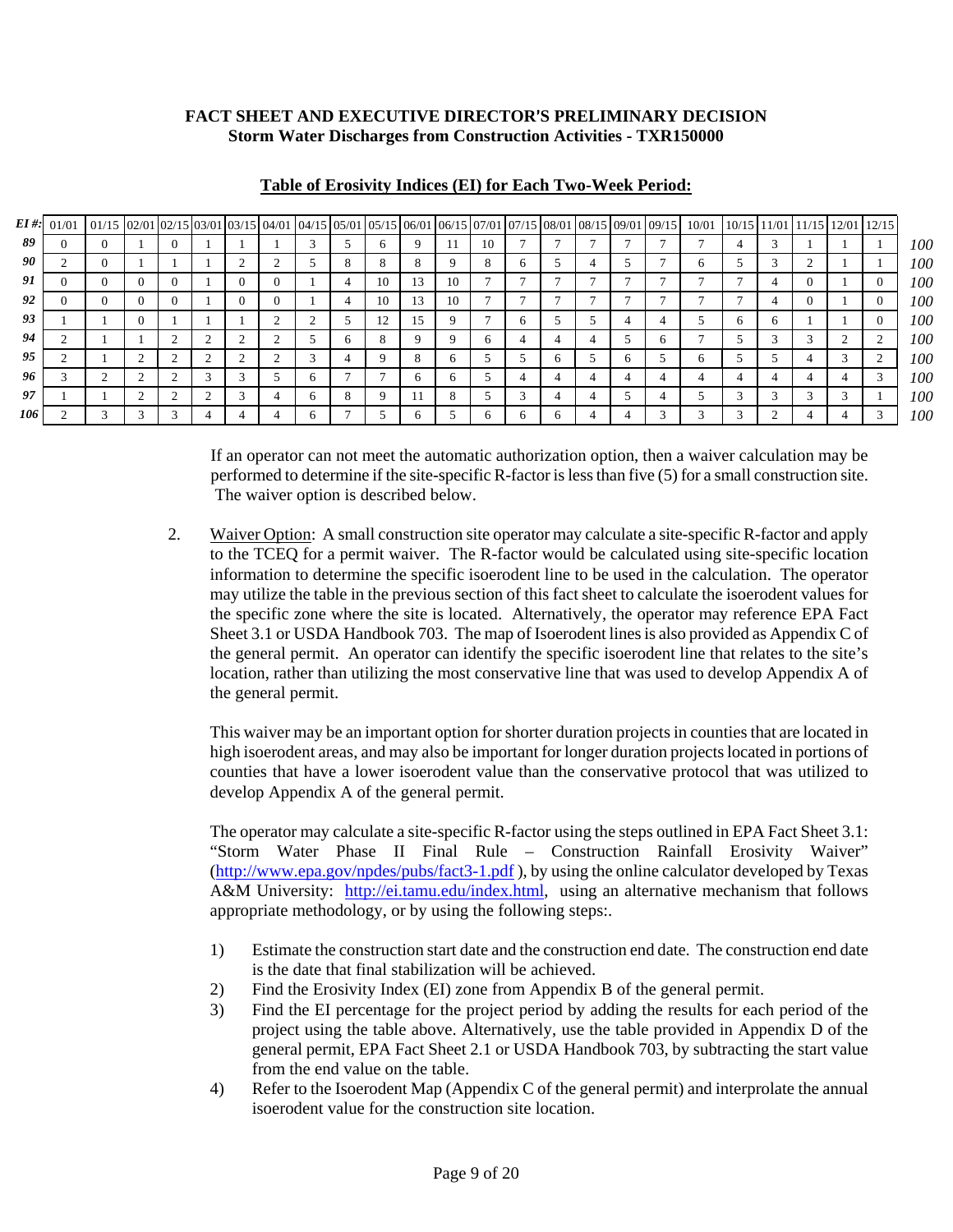5) Multiply the percent value obtained in Step 3 by the annual isoerodent value obtained in Step 4. This is the R factor for the project. If the value is less than 5, then a waiver may be obtained.

Under the waiver option, the operator must submit to the executive director a waiver form approved by the executive director, and must provide a copy of the waiver form to the operator of any MS4 that receives the discharge. The operator is not required to develop an SWP3 nor to post the waiver certification form at the entrance to the small construction site. This waiver does not authorize discharges of non-storm water that would otherwise be required to be permitted.

### **E. Qualifying Local Programs**

 This general permit does not include by reference any qualifying local programs (see federal rules at 40 CFR Section  $122.44(s)$ ; however, the permit may be amended in the future to include appropriate programs that are currently being implemented or that will be implemented in the future by regulated municipal separate storm sewer systems (MS4s).

### **V. Changes from Existing General Permit:**

- A. Combined the NOI application fee with a fee to cover the Water Quality Annual Fee for the term of the permit for those facilities required to submit an NOI. The combined fee for a paper NOI is \$325.00, and will be due when the NOI is submitted. In order to encourage electronic submittal, and to account for the cost savings when applying electronically, a fee of \$225.00 is being assessed for those facilities electing to utilize electronic NOI submittal.
- B. TCEQ revised the definition of "operator" to be consistent with the definition in EPA's current Construction General Permit. The definition for "operator" includes a definition for "primary operator" and "secondary operator," and the draft permit contains specific requirements for secondary operators of large construction activities. Secondary operators of large construction activities would be regulated under the general permit but would not be required to submit an NOI. Also, a requirement was added that all operators and secondary operators must post a TCEQ site notice for large construction activities.
- C. In Part II.A.3. of the draft permit, revised the list of non-storm water discharges to include external washing of structures, added drainage from lawn irrigation that may occur while attempting to establish vegetation, clarified that discharges of hyperchlorinated water from fire hydrant flushings and potable water sources are not allowed unless the water is dechlorinated, and clarified that air conditioning condensate and dust suppression water must be uncontaminated. These changes are consistent with the TCEQ's recently-renewed Multi Sector General Permit for storm water discharges from industrial activities (TXR050000).
- D. For clarification purposes, added definitions for the following terms: "Arid Areas," "Discharge," "Edwards Aquifer," "Edwards Aquifer Recharge Zone," "Edwards Aquifer Contributing Zone," "Hyperchlorination of Waterlines," "Indian County Land," "Indian Tribe," "Notice of Change," "Outfall," "Rainfall Erosivity Factor," and "Semiarid Areas."
- E. Revised the following definitions for clarification purposes: "Commencement of Construction," "Common Plan of Development," "Discharge," "Facility or Activity," "Final Stabilization," "Large Construction Activity," "Municipal Separate Storm Sewer System," "Notice of Intent," "Notice of Termination," "Operator," "Pollutant," "Small Construction Activity," "Storm Water," and "Temporary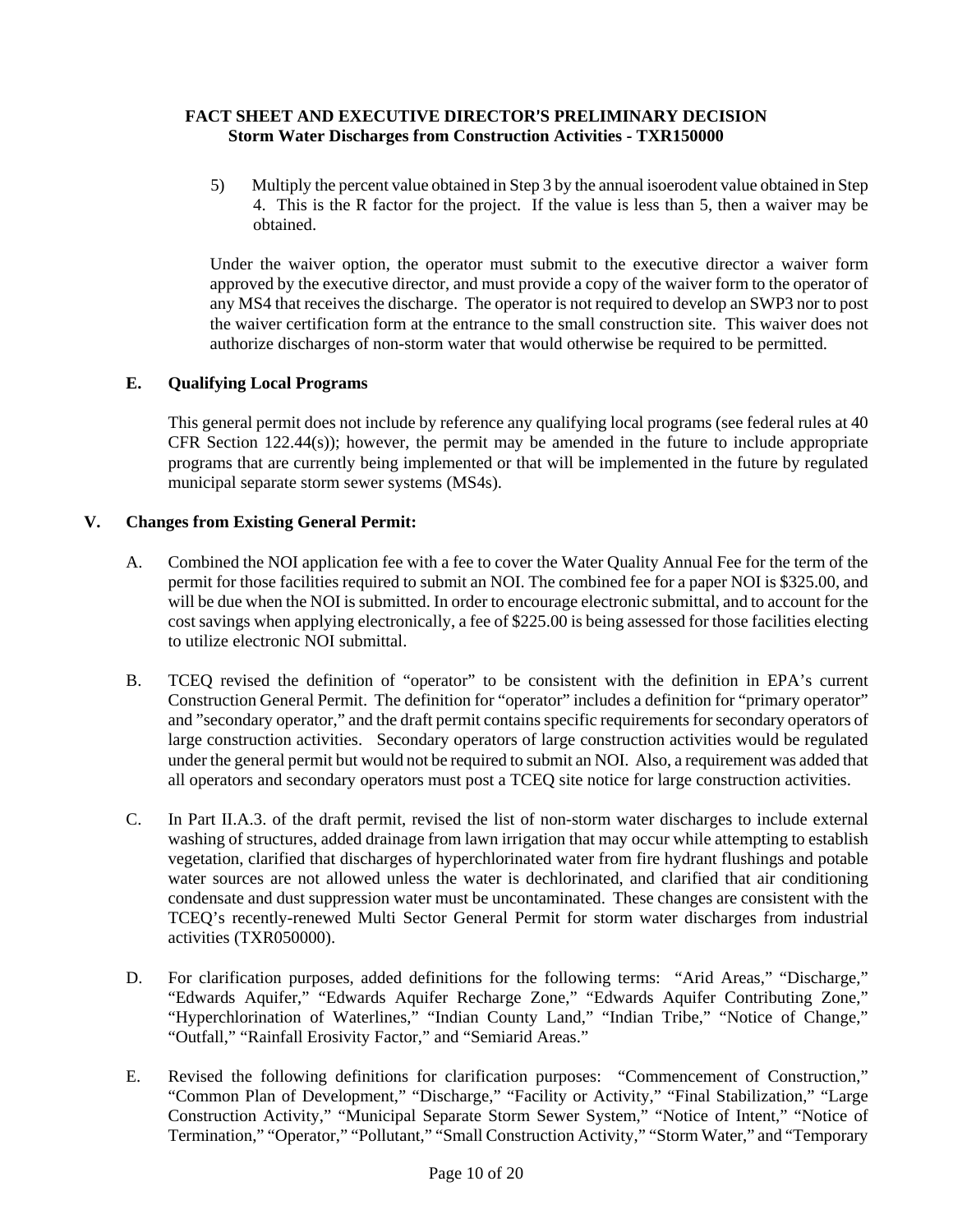Stabilization."

- F. Added language to Part II.C.10., related to discharges from the construction of agricultural activities, to clarify that the construction of facilities regulated under the NPDES or TPDES program may be regulated under this general permit, including construction of confined animal feeding operations.
- G. Added Part II.C.11. related to a permittee's ability to assert the "force majeure" defenses found in 30 TAC Section 70.7.
- H. Added language to Part II.E.6., related to Notice of Change (NOC), to provide examples of the types of information that may be included in an NOC.
- I. Added a new Part II.F.3. related to termination requirements for small construction site operators automatically authorized under the general permit.; and added a new Part II.F.4., related to transfer of operational control.
- J. In Part II.G.1., related to Waivers from Coverage, clarified that operators requesting a waiver from coverage are not required to post the waiver certification form at the construction site.
- K. Revised language regarding discharges from construction supporting activities to clarify that the types of activities that may be authorized under the general permit are not limited to the list in the permit. Examples of less common support activities may include on-site mulchers or wood chippers.
- L. Reworded portions of Part III.F, related to Contents of the SWP3, to better organize and clarify the required information.
- M. Revised language in Part III.F.3.a. to require documentation when sedimentation basins are not utilized for common drainage locations that serve an area with ten (10) or more acres disturbed at one time.
- N. In Part III.F.7.(a), added "discharge locations" to the list of areas that must be periodically inspected.
- O. In Part III.F.7.(d), added a sentence stating that the list of qualifications of personnel making the required inspections must be documented in the SWP3 but do not have to be included in each inspection report.
- P. Clarified in Parts II and IV.A. that on-site disposal of washout water from concrete trucks that are associated with off site production facilities may be authorized under this permit, provided that certain requirements are met and the wastewater is properly contained on site. Also added a new Part V which includes the specific requirements. This change is consistent with an existing TPDES General Permit related to Concrete Production Facilities, TXG110000.
- Q. Revised Part III.F. to better clarify the requirements of the SWP3.
- R. Revised Part IV to remove effluent limits for storm water discharges associated with concrete batch plants, and added benchmark sampling and specific best management practices for such activities. This change is consistent with the TPDES General Permit No. TXG110000, related to concrete production facilities, as well as TPDES General Permit No. TXR050000, related to discharges of storm water associated with industrial activities
- S. Added two new site notices as attachments to the draft permit, which will be required for large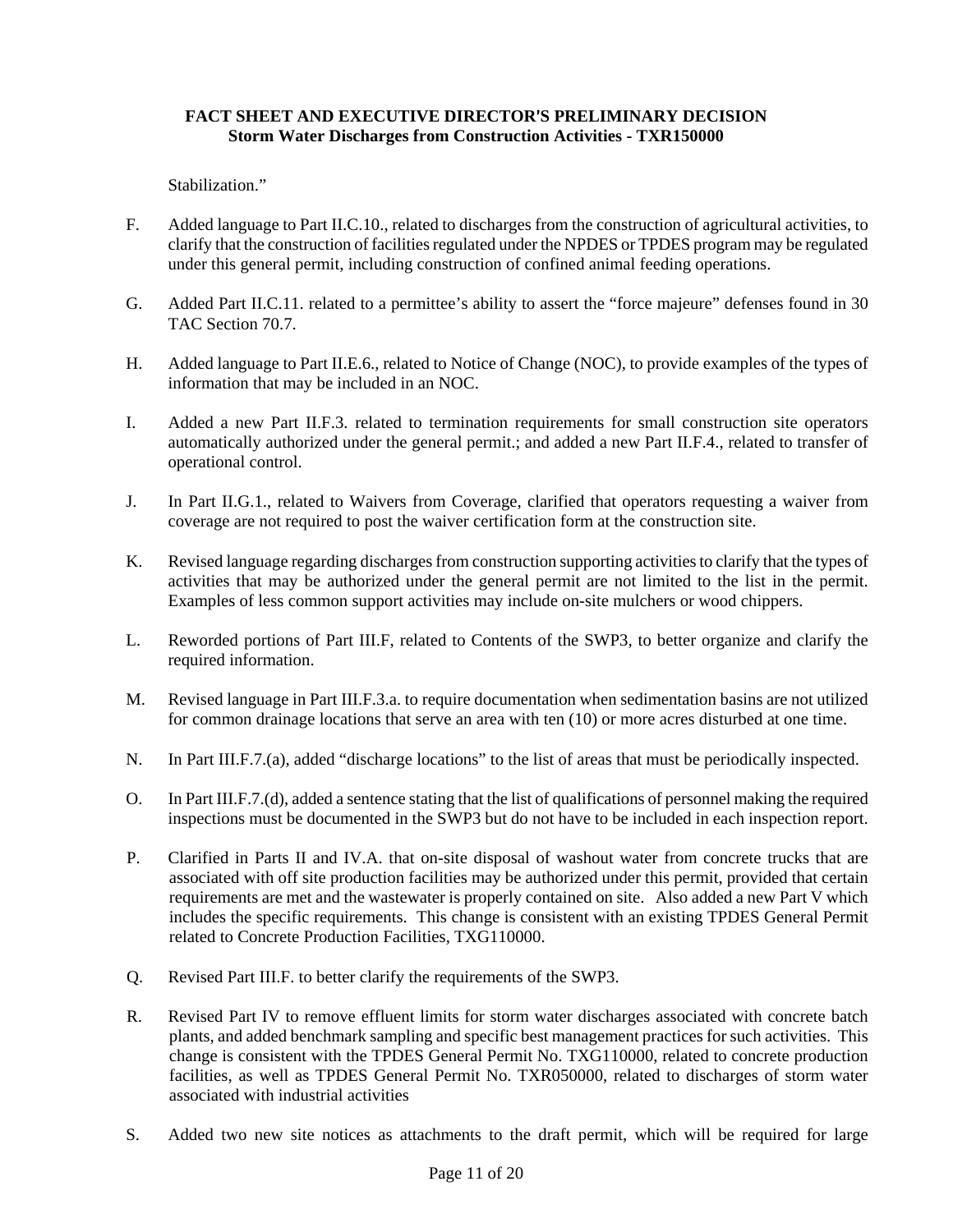construction sites: Attachment 4 is not required to be signed and must be posted by primary operators of large construction sites, and Attachment 3 must be signed and posted by secondary operators of large construction sites. Operators of small construction sites must post either Attachment 1 or 2, whichever is appropriate.

- T. Added instructions for calculating an R-factor waiver, and included three appendices with supporting information for those calculations.
- U. The current CGP provides provisional authorization 48 hours after postmark when a paper NOI is submitted, and the draft permit was revised to provide for provisional coverage seven (7) following the postmark on a paper NOI. The purpose of this change is to allow sufficient time to insure that all paper NOIs are received by the TCEQ and available to personnel processing the NOI forms, to aid in providing information to concerned persons requested information on particular NOIs, and to help encourage electronic submittal of storm water applications.

### **VI. Addresses**

Questions concerning this general permit may be sent to:

TCEQ, Water Quality Division Storm Water & Pretreatment Team (MC 148) P.O. Box 13087 Austin, TX 78711-3087 (512) 239-4671

Supplementary information on this Fact Sheet is organized as follows:

- VII. Legal Basis
- VIII. Regulatory Background
- IX. Permit Coverage
- X. Technology-Based Requirements
- XI. Water Quality-Based Requirements
- XII. Monitoring
- XIII. Procedures for Final Decision
- XIV. Administrative Record

# **VII. Legal Basis**

Texas Water Code (TWC) §26.121 makes it unlawful to discharge pollutants into or adjacent to water in the state except as authorized by a rule, permit, or order. TWC § 26.027 authorizes the commission to issue permits and amendments to permits for the discharge of waste or pollutants into or adjacent to water in the state. TWC \$26.040 provides the commission with authority to amend rules adopted under TWC \$26.040 prior to amendment of the statute by House Bill (H.B.) 1542 in the  $75<sup>th</sup>$  Legislature, 1997, and to authorize waste discharges by general permit. On September 14, 1998, the TCEQ received authority from the U.S. Environmental Protection Agency (EPA) to administer the Texas Pollutant Discharge Elimination System (TPDES) program. The commission and the EPA have signed a Memorandum of Agreement (MOA) that authorizes the administration of the TPDES program by the commission as it applies to the State of Texas.

Clean Water Act (CWA), §§ 301, 304, and 401 and 33 United States Code (USC), §§1331, 1314, and 1341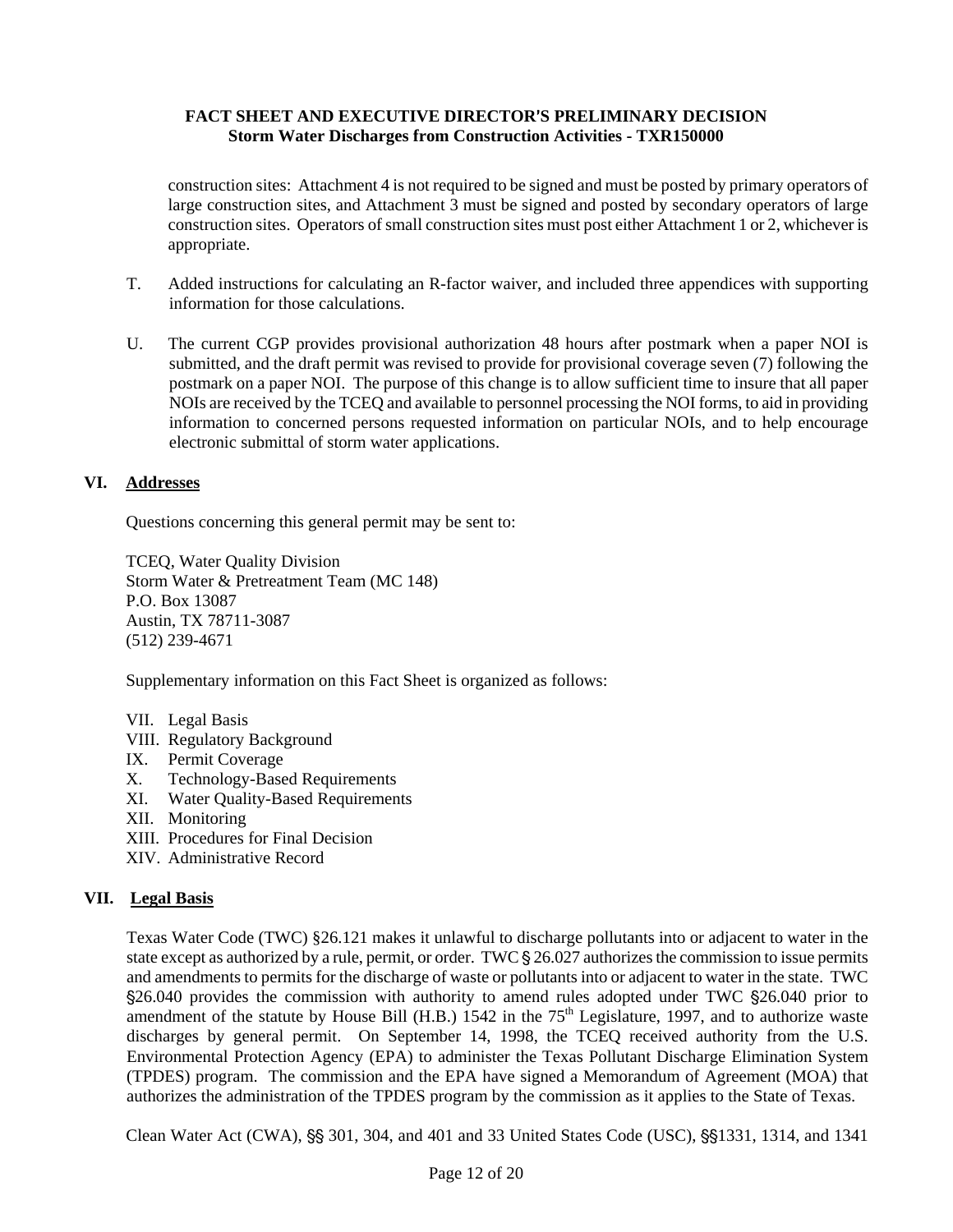include provisions that state that NPDES permits must include effluent limitations requiring authorized discharges to: meet standards reflecting levels of technological capability; comply with EPA-approved state water quality standards; and comply with other state requirements adopted under authority retained by states under CWA § 510, and 33 USC §1370.

#### **VIII. Regulatory Background**

The 1972 amendments to the Federal Water Pollution Control Act, later referred to as the Clean Water Act (CWA), prohibit the discharge of any pollutant to navigable waters of the United States (US) from a point source unless the discharge is authorized by a National Pollutant Discharge Elimination System (NPDES) permit. Efforts to improve water quality under the NPDES program traditionally have focused on reducing pollutants in industrial process wastewater and municipal sewage treatment plant discharges. Over time, it has become evident that more diffuse sources of water pollution, such as storm water runoff from construction sites, are also significant contributors to water quality problems.

According to the EPA, sediment runoff rates from construction sites are typically 10 to 20 times greater than those from agricultural lands, and 1,000 to 2,000 times greater than those of forest lands. During a short period of time, construction activity can contribute more sediment to streams than would be deposited naturally over several decades, causing physical and biological harm to surface waters.

In 1990, EPA promulgated rules establishing Phase I of the NPDES storm water program. Among other discharges, Phase I addresses discharges from large construction activities disturbing five acres or more of land. The Phase I NPDES storm water rule identifies eleven (11) categories of industrial activity in the definition of "storm water discharges associated with industrial activity" that must obtain an NPDES permit. Category (x) of this definition is construction activity, commonly referred to as "large" construction activity. Under category  $(x)$ , the Phase I rule requires all operators of construction activities disturbing five acres or greater of land to apply for an NPDES storm water permit before beginning construction. Operators of sites disturbing less than five acres are also required to obtain a permit if their activity is part of a "larger common plan of development or sale" with a planned disturbance of five acres or greater. "Disturbance" refers to exposed soil resulting from activities such as clearing, grading, and excavating. Construction activities can include road building, construction of residential houses, office buildings, industrial sites, or demolition.

In 1992, the US Court of Appeals for the Ninth Circuit remanded portions of the existing Phase I storm water regulation to the EPA. The remanded portions related to the category (x) of storm water discharges associated with industrial activity, specifically, discharges from large construction activity (NRDC v. EPA, 966 F.2d at 1292). EPA responded to the Court's decision by designating storm water discharges from construction activity disturbing less than five acres as sources that should be regulated to protect water quality. The Phase II Rule designated those sources as "storm water discharges associated with *small construction* activity," rather than as another category under "storm water associated with *industrial* activity." Phase II of the NPDES storm water program requires authorization for small site construction activities disturbing between one and five acres. Phase II rules were final on December 8, 1999 and required authorizations be issued by March 10, 2003.

The Storm Water Phase II Rule automatically designated, as small construction activity under the NPDES storm water permitting program, all operators of construction site activities that result in a land disturbance of equal to or greater than one and less than five acres. Site activities disturbing less than one acre are also regulated as small construction activity if they are part of a larger common plan of development or sale with a planned disturbance of equal to or greater than one acre and less than five acres, or if they are designated by the NPDES permitting authority.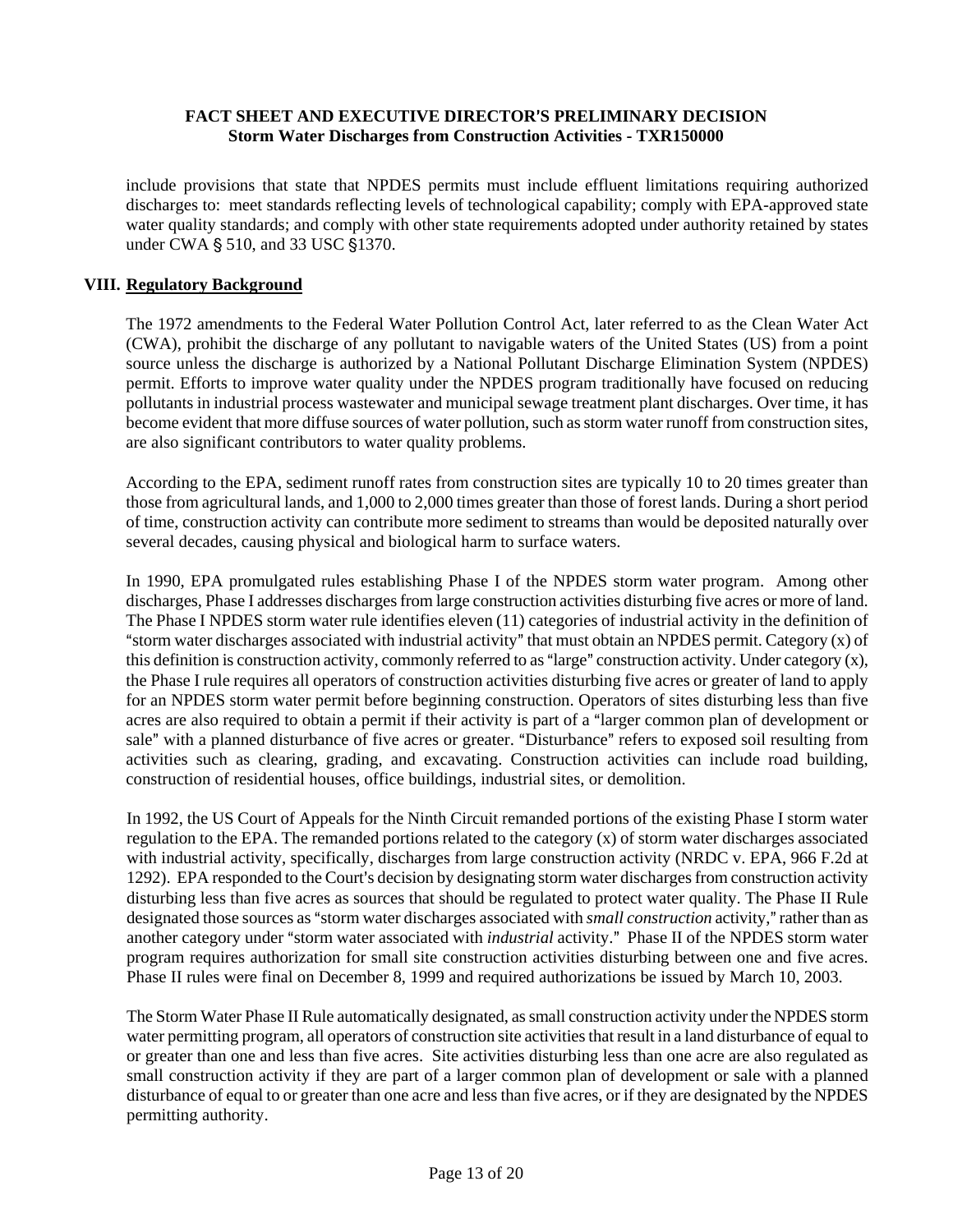On September 14, 1998, the TCEQ received authority to administer the NPDES permit program in Texas (the TPDES program), for those discharges under the regulatory authority of the commission. Under the MOA between the two agencies, EPA agreed to continue to administer the construction storm water general permit until the July 7, 2003 expiration date. The original TPDES Construction General Permit (CGP) was issued on March 5, 2003 and expires on March 5, 2008, and this renewed general permit would continue authorization for regulated construction activities in Texas for five years from the effective date of the renewed permit. The commission expects to reissue this general permit prior to the expiration date of the current permit, in which case the renewed permit would supersede and replace the existing permit.

# **IX. Permit Coverage**

A. The proposed general permit would apply to discharges of storm water runoff associated with construction activities, storm water runoff associated with certain other supporting industrial activities, and certain non-storm water discharges, into Waters of the United States. The general permit specifies which facilities are eligible for authorization by the general permit, which must be authorized by an alternative individual or general permit, and the specific conditions that must be met in order to be excluded from the requirement to develop a SWP3 and from the requirement to submit a notice of intent. The guidelines for small site construction activities were published in the *Federal Register* on December 8, 1999 (64 FR 68722).

The general permit defines large and small construction activities, and includes requirements for both. The general permit specifies that a smaller project is regulated if it is part of a larger common plan of development or sale that will disturb one or more acres. A common plan of development or sale is defined in the permit as a construction activity that is completed in separate stages, separate phases, or in combination with other construction activities, that is identified by the documentation for the construction project that identifies the scope of the project. A common plan of development does not necessarily include all construction projects within the jurisdiction of a public entity (e.g., a city or university). Construction of roads or buildings in different parts of the jurisdiction would be considered separate "common plans," with only the interconnected parts of a project being considered part of a "common plan" (e.g., a building and its associated parking lot and driveways, airport runway and associated taxiways, a building complex, etc.). Where discrete construction projects occur within a larger common plan of development or sale but are located ¼ mile or more apart, and the area between the projects is not being disturbed, each individual project can be treated as a separate plan of development or sale, provided that any interconnecting road, pipeline or utility project that is part of the same "common plan" is not included in the area to be disturbed.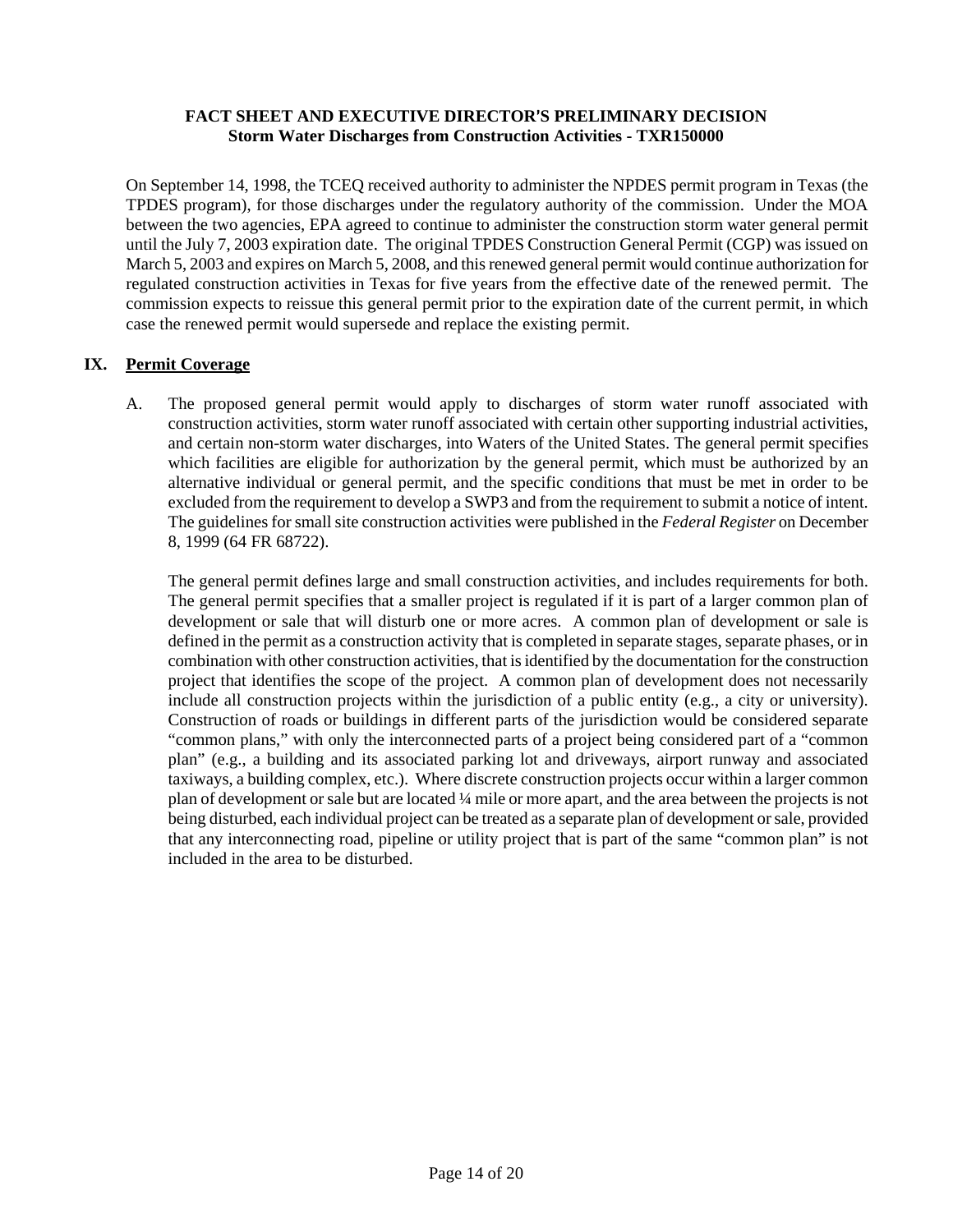An example of a smaller construction project that is regulated under the general permit would include the building of single houses on lots of a quarter-acre each within a larger residential development of 5 or more acres. Any primary operator constructing single homes within that development would be regulated as an operator of a large construction activity, and required to develop and SWP3 and submit an NOI. If the development was generally completed, then a builder may be able to look at the size of the remaining area to be disturbed in determining the size of the larger common plan of development or sale by answering a two part question. First, was the original plan, including modifications, ever substantially completed with less than one acre of the original "common plan of development or sale" remaining (e.g., <1 acre of the "common plan" was not built out at the time)? If so, then was there a clearly identifiable period of time with no on-going construction, including meeting the criteria for final stabilization? If the answer to both of the questions is "yes," then it would be appropriate to consider the new project of less than one acre as a new common plan of development. Another example of a "new" common plan of development or sale would be the addition of a swimming pool, fence, or similar addition to a lot by a homeowner after having purchased the lot. Even if the rest of the homes have not been built, the additional construction by the homeowner would be its own common plan unless it was specifically delineated in the plans for the overall development.

B. A primary operator seeking authorization to discharge storm water runoff from a large construction site under this general permit must submit a completed Notice of Intent (NOI) on a form approved by the executive director, and must complete the required site notice that is included as an attachment to the general permit. The NOI shall include, at a minimum, the legal name and address of the construction site operator, the facility name and address, a specific description of the site location, (including the street address, if applicable, and county), the type of construction occurring, the name of the receiving water, and any other information requested by the executive director. A secondary operator of a large construction site and an operator of a small construction site seeking authorization under this permit must complete the applicable site notice that is included as an attachment to the general permit.

 Applicants can locate information regarding the classified segment(s) receiving the discharges from the construction site in the "Atlas of Texas Surface Waters" or the TCEQ's Surface Water Quality Viewer, at the following TCEQ web addresses. These documents include identification numbers, descriptions, and maps:

Atlas of Texas Surface Waters: http://www.tceq.state.tx.us/comm\_exec/forms\_pubs/pubs/gi/gi-316/index.html

Surface Water Quality Viewer: http://www.tceq.state.tx.us/compliance/monitoring/water/quality/data/wqm/viewer/viewer.html

Applicants can find the latest EPA-approved list of impaired water bodies (the Texas 303(d) List) at the following TCEQ web address:

http://www.tceq.state.tx.us/compliance/monitoring/water/quality/data/wqm/305\_303.html

C. Submission of an NOI or signing of the required site notice is an acknowledgment that the conditions of the general permit are applicable to the proposed discharges and that the applicant agrees to comply with the conditions of the general permit. Provisional authorization to discharge under the terms and conditions of the general permit begins seven (7) days after a completed NOI is postmarked for delivery to the TCEQ, or immediately upon receipt of confirmation by TCEQ of an administratively complete NOI submitted electronically, unless otherwise specified in the general permit. If submitting a paper copy of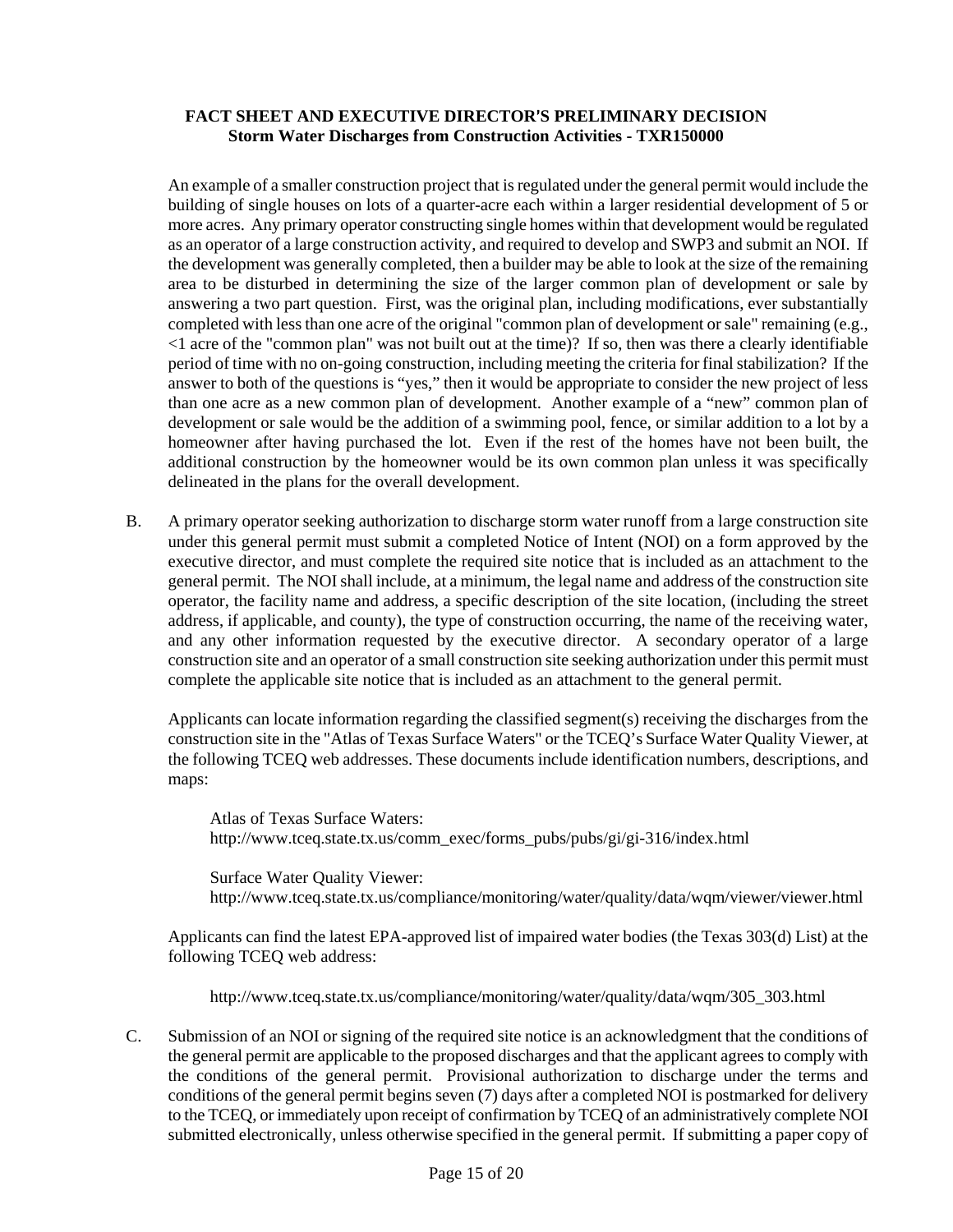the NOI, the NOI must be mailed to the address indicated on the NOI form. Following review of the NOI, the executive director will either confirm coverage by providing a notification and an authorization number to the applicant or notify the applicant that coverage under this general permit is denied. Operators of existing sites that are required to submit an NOI for coverage must do so within the timeframe specified in the general permit in order to maintain authorization for the construction activity. Small construction sites must post the required site notice as required in the general permit.

- D. Coverage under the general permit is not transferable. If the primary operator of a large construction activity changes, then the original operator must submit a Notice of Termination (NOT) within 10 days prior to the date that responsibility for operations terminates and the new operator must submit a NOI at least ten (10) days before assuming operational control. A change in operator includes changes to the structure of a company, such as changing from a partnership to a corporation, or changing corporation types that changes the filing (or charter) number with the Texas Secretary of State. Operators of small construction activities and secondary operators of large construction activities must remove the original site notice for the original operator, and the new operator must post the required site notice prior to assuming operational control for the site.
- E. A primary operator of a large construction activity must submit current information to the executive director by submitting a Notice of Change (NOC) not later than 14 days before a change in information previously provided to the executive director in a NOI occurs (examples of changes may include changes to the operator's mailing address, a change to the project name, or an increase in the size of the project). If an NOC form is available, the operator must use the TCEQ-approved form. However, if an NOC form is not available, the operator may submit a letter requesting the change. NOC forms and letters must be signed by a person authorized to sign permit applications. An operator of a small construction activity and a secondary operator of a large construction activity may revise the information in the required site notice.
- F. A primary operator of a large construction activity may terminate coverage under the general permit when all construction activity has ceased by providing a Notice of Termination (NOT) on a form approved by the executive director. Authorization to discharge terminates at midnight on the day that an NOT is postmarked for delivery to the TCEQ. If TCEQ provides for electronic submission of NOTs during the term of this permit, authorization to discharge terminates immediately following confirmation of receipt of the electronic NOT form by the TCEQ, unless otherwise specified in the general permit. An operator of a small construction activity and a secondary operator of a large construction activity may terminate coverage under the general permit by removing the required site notice after final stabilization has been met.

# **X. Technology-Based Requirements**

A. Storm Water Pollution Prevention Plan (SWP3)

The draft general permit continues the requirement to develop and implement a SWP3 to control discharges of storm water associated with construction activities, in accordance with the NPDES program. Conditions of the proposed general permit have been developed to comply with the technologybased standards of the Clean Water Act.

The draft permit is based on a series of Best Management Practices (BMPs), in the form of a required SWP3, rather than numeric limitations, to prevent or minimize pollutants in storm water discharges. BMPs may include erosion controls, sediment controls, stabilization practices, and nonstructural controls.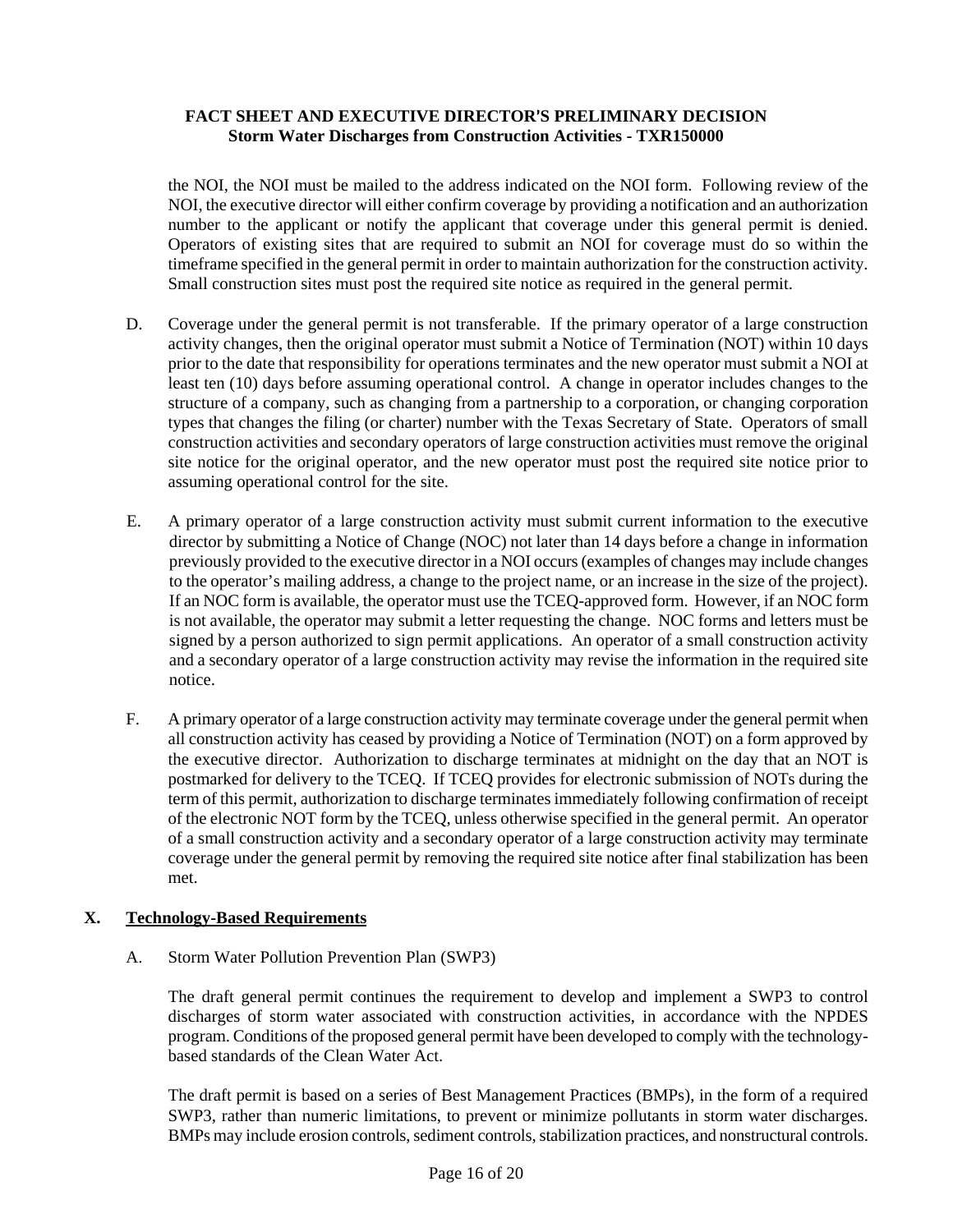Erosion controls provide the first line of defense in preventing off-site sedimentation and are designed to prevent erosion through protection and preservation of soil. Sediment controls are designed to remove sediment from runoff before the runoff is discharged from the site. Sediment and erosion controls can be further divided into two major classes of controls: stabilization practices and structural practices. Part IV.B. of this fact sheet describes the elements of the required SWP3.

Small construction sites that obtain automatic authorization based on the precalculated R factor, or that receive a waiver from coverage based on a calculated R factor, are not required to prepare a SWP3.

#### B. Benchmark Monitoring Requirements

The 1998 NPDES Construction General Permit for EPA Region 6 for large construction activities included numeric effluent limitations for storm water discharges from concrete batch plants in Texas. The original TPDES construction general permit continued these limits and applied them to all regulated construction activities. The TCEQ's original recommendation on the NPDES CGP was based on the requirements for wastewater and contact storm water found in TCEQ's authorization by rule for concrete production facilities, 30 TAC §321.155. The proposed general permit removes these effluent limits and replaces them with benchmark sampling requirements, BMPs, and SWP3 requirements for the stormwater only discharges from concrete batch plants. This change is consistent with TCEQ's Multi Sector General Permit (MSGP) for discharges of storm water runoff associated with industrial activity and with TCEQ's Wastewater General Permit for Concrete Production Facilities, TXG110000. The following proposed benchmark monitoring requirements are applicable to all discharges from concrete batch plants, and are not applicable to other discharges described in the general permit:

| <b>Benchmark Parameter</b>    | <b>Benchmark Value</b>   |  |  |  |  |  |  |
|-------------------------------|--------------------------|--|--|--|--|--|--|
| Oil and Grease                | $15 \text{ mg/L}$        |  |  |  |  |  |  |
| <b>Total Suspended Solids</b> | $100 \text{ mg/L}$       |  |  |  |  |  |  |
| pΗ                            | 6.0 - 9.0 Standard Units |  |  |  |  |  |  |
| Total Iron                    | $1.3 \text{ mg/L}$       |  |  |  |  |  |  |

Sampling for the above parameters is required to be conducted at each outfall that includes storm water runoff from a concrete batch plant. Sampling is required at each regulated construction site that utilizes a concrete batch plant authorized under this permit. A concrete batch plant may alternatively be authorized under another TPDES individual or applicable general permit.

Sampling is required at a frequency of once per quarter when discharge occurs. Sampling shall be conducted during the following periods: First quarter - January through March; second quarter - April through June; third quarter - July through September; and fourth quarter - October through December. Applicants shall begin sampling in the first full quarter following submission of the NOI. For projects lasting less than one full quarter, a minimum of one sample shall be collected, provided that a discharge occurred at least once following submission of the NOI or automatic authorization.

# **XI. Water Quality-Based Requirements**

Texas Surface Water Quality Standards (30 TAC  $\S 307.4(d)$ ), states that "surface waters will not be toxic to man from ingestion of water, consumption of aquatic organisms, or contact with skin, or to terrestrial or aquatic life." The methodology outlined in the "Procedures to Implement the Texas Surface Water Quality Standards" is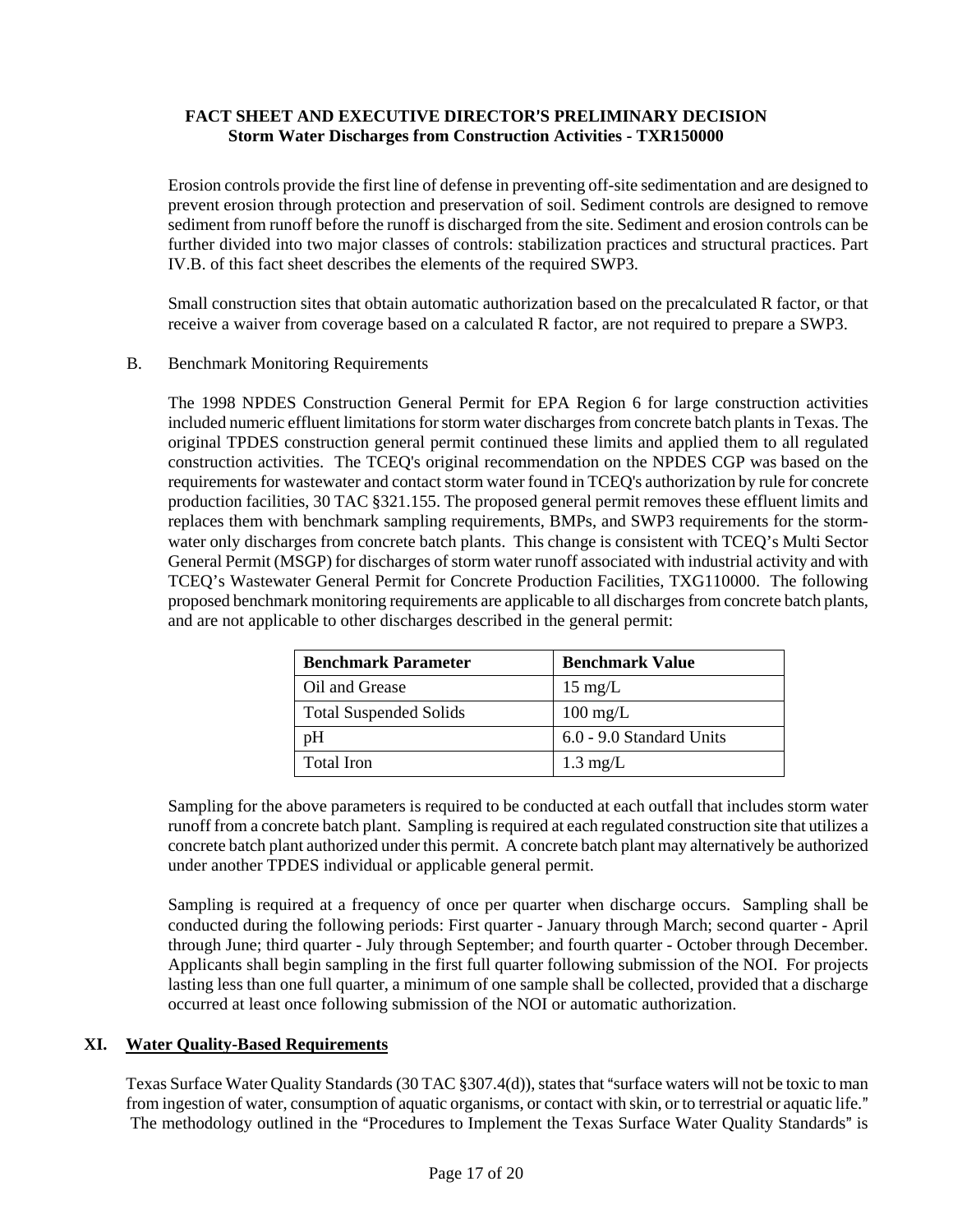designed to ensure compliance with 30 TAC Chapter 307. Specifically, the methodology is designed to ensure that no source will be allowed to discharge any wastewater that results in instream aquatic toxicity, causes a violation of an applicable narrative or numerical state water quality standard, results in the endangerment of a drinking water supply, or results in aquatic bioaccumulation that threatens human health.

TPDES permits contain technology-based effluent limits reflecting the best controls available. Where these technology-based permit limits do not protect water quality or the designated uses of the receiving stream, additional conditions are included in the TPDES permits. State narrative and numerical water quality standards are used in conjunction with EPA criteria and other toxicity databases to determine the adequacy of technologybased permit limits and the need for additional water-quality based controls.

TPDES storm water permits generally do not contain water-quality-based effluent limits (WQBELs). As stated in 30 TAC  $\S 307.8$ (e), controls on the quality of permitted storm water discharges are largely based on implementing BMPs or technology-based limits in combination with instream monitoring to assess standards attainment and to determine whether additional controls on storm water are needed. Typically, a combination of stabilization practices, structural practices, and non structural BMPs are necessary throughout a construction site to provide adequate water quality protection. It has been preliminarily determined that if permit requirements are properly implemented, no significant degradation is expected and existing uses will be maintained and protected.

# **XII. Monitoring**

No discharge monitoring is proposed for this general permit beyond those described in Part X.B. of this fact sheet, related to benchmark sampling applicable to storm water runoff associated with concrete batch plants. This approach is continued from the existing general permit.

# **XIII. Procedures for Final Decision**

The memorandum of agreement (MOA) between the EPA and TCEQ provides that EPA has up to 90 days to comment, object, or make recommendations to the draft general permit before it is published in the *Texas Register*. 30 TAC Chapter 205 requires that when the draft general permit is proposed, the executive director must publish notice, in at least one newspaper of statewide or regional circulation. The TCEQ may also publish notice in additional newspapers of statewide or regional circulation. Mailed notice must also be provided to the following:

- A. The county judge of the county or counties in which the discharges under the general permit could be located;
- B. if applicable, state and federal agencies for which notice is required in 40 CFR  $$124.10(c)$ ;
- C. persons on a relevant mailing list kept under 30 TAC \$39.407, relating to Mailing Lists; and
- D. any other person the executive director or chief clerk may elect to include.

After notice of the initial draft permit (IDP) is published in the *Texas Register* and the newspaper, the public will have at least 30 days to provide public comment on the IDP. A public meeting will be held at the end of the public comment period. A public comment hearing is intended for the taking of public comment, and is not a contested case proceeding under the Administrative Procedure Act. The public will be given notice of the date, time, and place of the meeting, as required by commission rules. The executive director will respond to all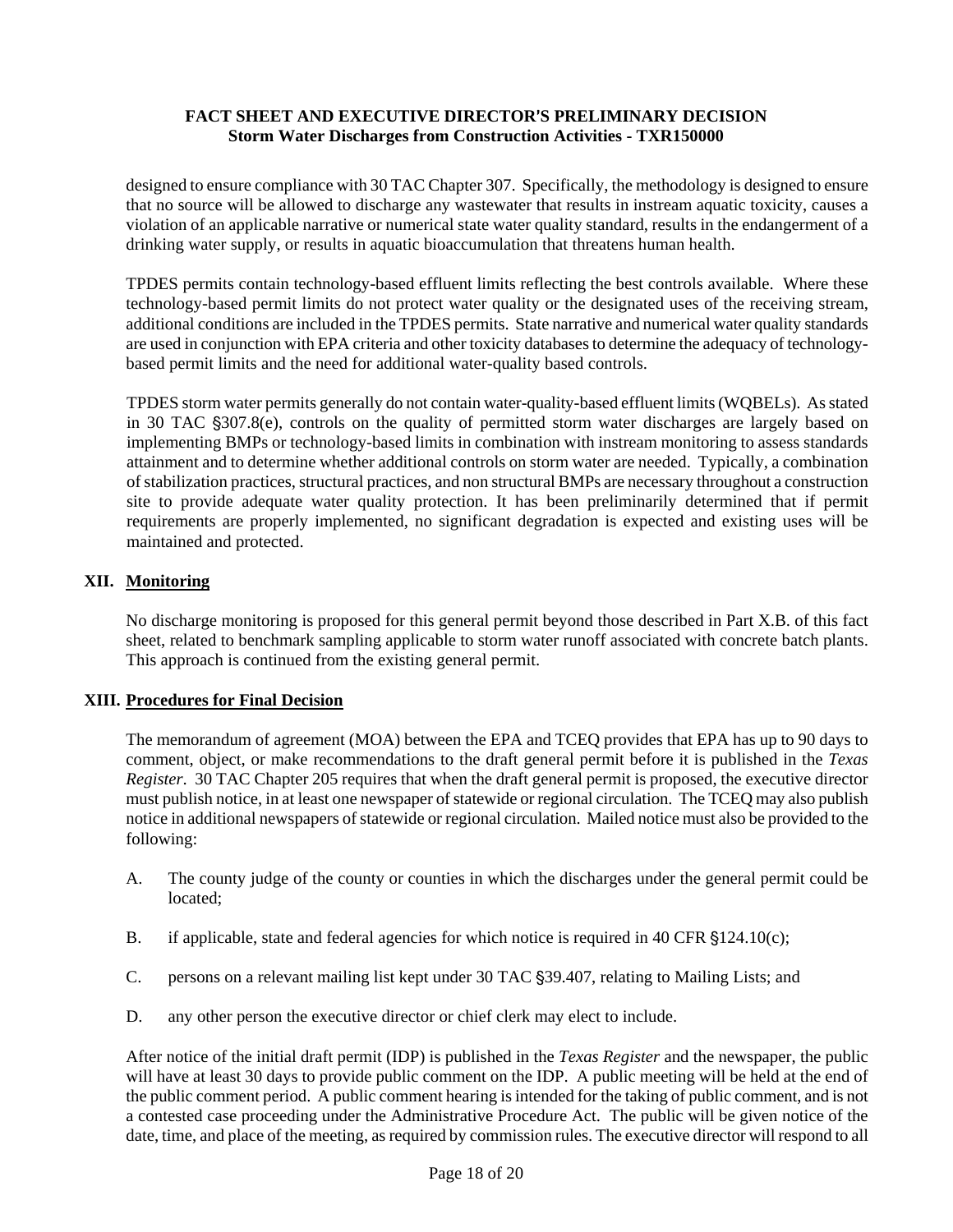significant public comments raised during the public comment period and make the response available to the public. The proposed general permit will then be filed with the commission to consider final approval of the permit. The executive director's response to public comment will be made available to the public at least ten days before the commission acts on the proposed general permit.

### **XIV. Administrative Record**

The following section is a list of the fact sheet citations to applicable statutory or regulatory provisions and appropriate supporting references.

### **A. Code of Federal Regulations (CFR) and Federal Register (FR) Citations**

40 CFR Parts 122 and 124

*Federal Register* dated February 17, 1998 (Volume 63, No. 31, Pages 7858-2906)

*Federal Register* dated July 6, 1998 (Volume 63, No. 128, Page 36498-36519), *Resissuance of NPDES General Permits for Storm Water Discharges From Construction Activities in Region 6; Notice*.

*Federal Register* dated December 8, 1999 (64 FR 68722)

### **B. Letters/Memoranda/Records of Communication**

Interoffice Memorandum from the TCEQ Water Quality Standards Team.

Public comments received during the public notice period for the draft permit.

#### **C. Miscellaneous**

TPDES Construction General Permit (CGP) TXR150000, issued on March 5, 2003.

U.S. Environmental Protection Agency's Fact Sheet No. 3.1, *Storm Water Phase II Final Rule -Construction Rainfall Erosivity Waiver*, January 2001 (EPA 833-F-00-014).

Agriculture Handbook No. 282, *Predicting Rainfall-Erosion Losses from Cropland East of the Rocky Mountains, Guide for Selection of Practices for Soil and Water Conservation*, U.S. Department of Agriculture, Agricultural Research Service, in Cooperation with Purdue Agricultural Experiment Station.

Agriculture Handbook No. 703, *Predicting Soil Erosion by Water: A Guide to Conservation Planning With the Revised Universal Soil Loss Equation (RUSLE)*, U.S. Department of Agriculture, Agricultural Research Service.

Quality Criteria for Water (1986), EPA 440/5-86-001, 5/1/86.

The State of Texas Water Quality Inventory, 13th Edition, Publication No. SFR-50, Texas Natural Resource Conservation Commission, December 1996.

Texas Surface Water Quality Standards, 30 TAC §§307.1 - 307.10, effective August 17, 2000.